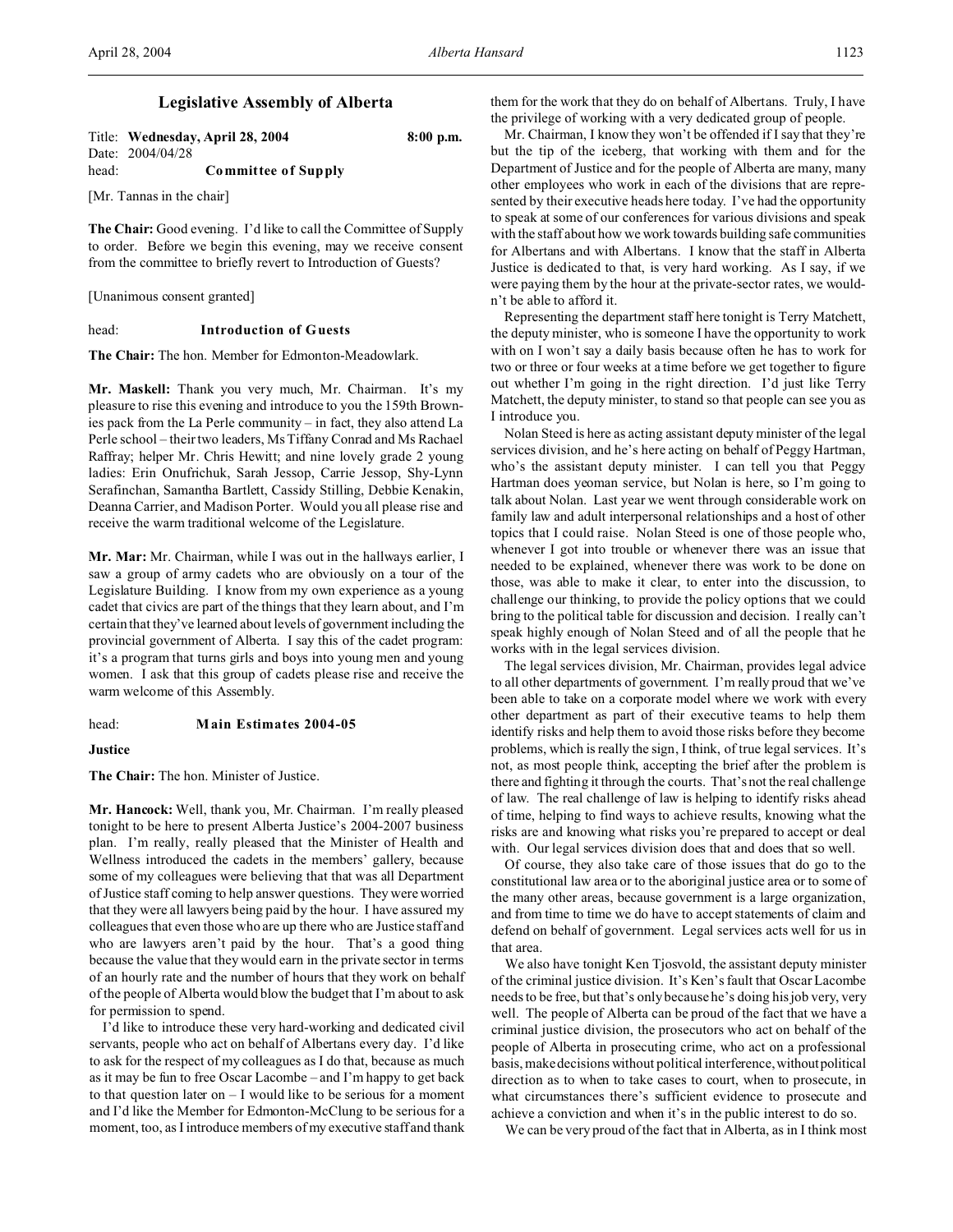jurisdictions – I don't want to suggest that any other jurisdictions are not like this – the criminal justice system works very, very well, without political interference or direction. Our direction to the criminal justice system is on the policy level. We ask them to send out a policy directive with respect to how to handle matters, but they make professional judgments, professional decisions in the context of the criminal law, in the context of the laws that they're enforcing, and they do it very, very well on behalf of Albertans.

They also, Mr. Chairman, act in our communities. [interjection] You're a day late and a dollar short on that one. It's already been done.

We have prosecutors who are sitting on community committees across this province – domestic violence committees, fetal alcohol spectrum disorder committees – working with others in the community not just to prosecute alleged criminals and to get jail sentences, not just to take people out of the community in cases of serious and violent crime but to work with others in the community to avoid those problems again before they happen. I'm very proud of the work that the criminal justice division does under the direction of Ken Tjosvold and does so well.

#### *8:10*

We have with us Barbara Hookenson, the assistant deputy minister of court services. We managed to steal Ms Hookenson away from Saskatchewan. She's joined us this year  $-1$  think it was about January  $1 - in$  our court services division. I have to say that she knew what she was coming to, knew what she was getting into. We made sure that she understood that we had ambitious programs going with respect to talking about how we might restructure the courts if that's appropriate after examination but, most importantly, how we make our court services and court services division accessible to the public so that it's understandable, so that people can use it when they have a problem, so that they know how to use the system and where to access it and can do it in a manner which is not too expensive.

Our court services division has to work with the Provincial Court, with the Court of Queen's Bench, and with the Court of Appeal in terms of providing the administration side of it, but they also work in many ways to make sure that people have access to family law information centres, have access to justice in so many other ways. They work with other parts of the department. We're talking about, for example, expanding our mediation programs and moving into other areas so that people only go to court as a last resort, not as a first resort, and so that dispute resolution, which is so important in a civil society, is available to people when they need it and that the tools are available to them.

We also have with us Dan Mercer, assistant deputy minister of the strategic services division. Strategic services is extremely important in the Department of Justice. We still do share – don't we? – with the Solicitor General. Yes. They're nodding. Before the last election the two departments were one. They were split in two, but we share our strategic services division, which means that for the budget process and the business planning process this group of people do yeoman service because they work with two departments to get the work done.

As you know, Mr. Chairman, the budget process takes more than just a month. It's a long-term process. Dan and his staff do excellent work in terms of making sure that we have our business plans and our targets and that we know the direction we're going and that we do the strategic planning we need to do.

With him is Shawkat Sabur, our senior financial officer and executive director of financial services. Shawkat keeps us on budget and makes sure that we know where we're going on the financial side, works with us. As most people will know, there's never enough money to go around, so you require people who can actually make sure that every dollar that you have is most effectively used. That's Shawkat's job, and he does it very, very well for Albertans.

Then, of course, most of you will know by name, if you don't know his phone number, Manuel da Costa because Manuel heads up as executive director our maintenance enforcement division. Our maintenance enforcement division, sorry to say, generates probably 35 per cent of our mail if not more. It's a division, though, Mr. Chairman, that does yeoman service on behalf of children in Alberta, collecting maintenance on their behalf, both maintenance that's paid on a voluntary basis and, on far too often an occasion, maintenance payments that are not paid voluntarily. Manuel and the staff that work with him have to remind some Albertans of their obligations to their children, their families, and do that, I'm proud to say, very, very well.

Sometimes there have been complaints about how people are treated on the phone, and that's not a surprise because it's a difficult job. When people are being chased for money, they often are not that nice. But I'm happy to say that the maintenance enforcement staff has had excellent training and have responded exceedingly well to our requirement that all Albertans be treated with respect even when we're having to remind them of their obligations to their children.

So I'd like to thank Manuel, particularly, for the good work that's happened. I think it's safe to say that the number of inquiries from MLAs has gone down significantly over the past year or so. Maintenance enforcement is on target with respect to the turnaround time frames. There sometimes have been delays, but we've managed to put more resources into the area to deal with that, and maintenance enforcement is doing very well.

I'd ask all those members – well, I shouldn't yet because we also have Sharon Lepetich. I wouldn't have left you out. Sharon actually has one of the toughest jobs in the department. She works for Terry Matchett and keeps him on track and makes sure that he knows where he's going. I know that there are two or three people in my office that do that for me, and I know how hard they have to work, so I'm sure that Sharon works just as hard in that area. I don't know exactly what Sharon's title is because I'm not really ever good on titles unless they're written down. I'd like all of the members of the Department of Justice staff to please rise, and I would ask you to give them a very, very warm thank you and welcome for the work that they do for Albertans.

Just a reminder, again, that this is but the tip of the iceberg. We have dedicated staff in the department who work day in, day out to make Alberta a safer place for us to raise our families.

I see Betty Ann Hicks is also in the gallery, and I'd be remiss if I didn't ask her to stand. Most of you will know Betty Ann because she's here morning to night, day in, day out. If anybody has a problem, they approach me about it. If I remember to give it to her, she gets it solved. If I don't remember to give it to her, most of my colleagues here know better and go to her directly, and she gets it solved. I just wanted to say publicly how much I appreciate the work that Betty Ann Hicks does in my office to help make my work go very well but more importantly, again, for the people of Alberta because she is the person who channels the Department of Justice work in and through my office. We've had, I think some time ago, well over 10,000 action requests come through our doors and into the department: a phenomenal amount of work that's done.

Mr. Chairman, having said that, I don't know if there's much more to say about the Department of Justice, but I will try to provide a brief overview of the department – and don't anybody yell: too late – because there are so many exciting things to talk about in Justice.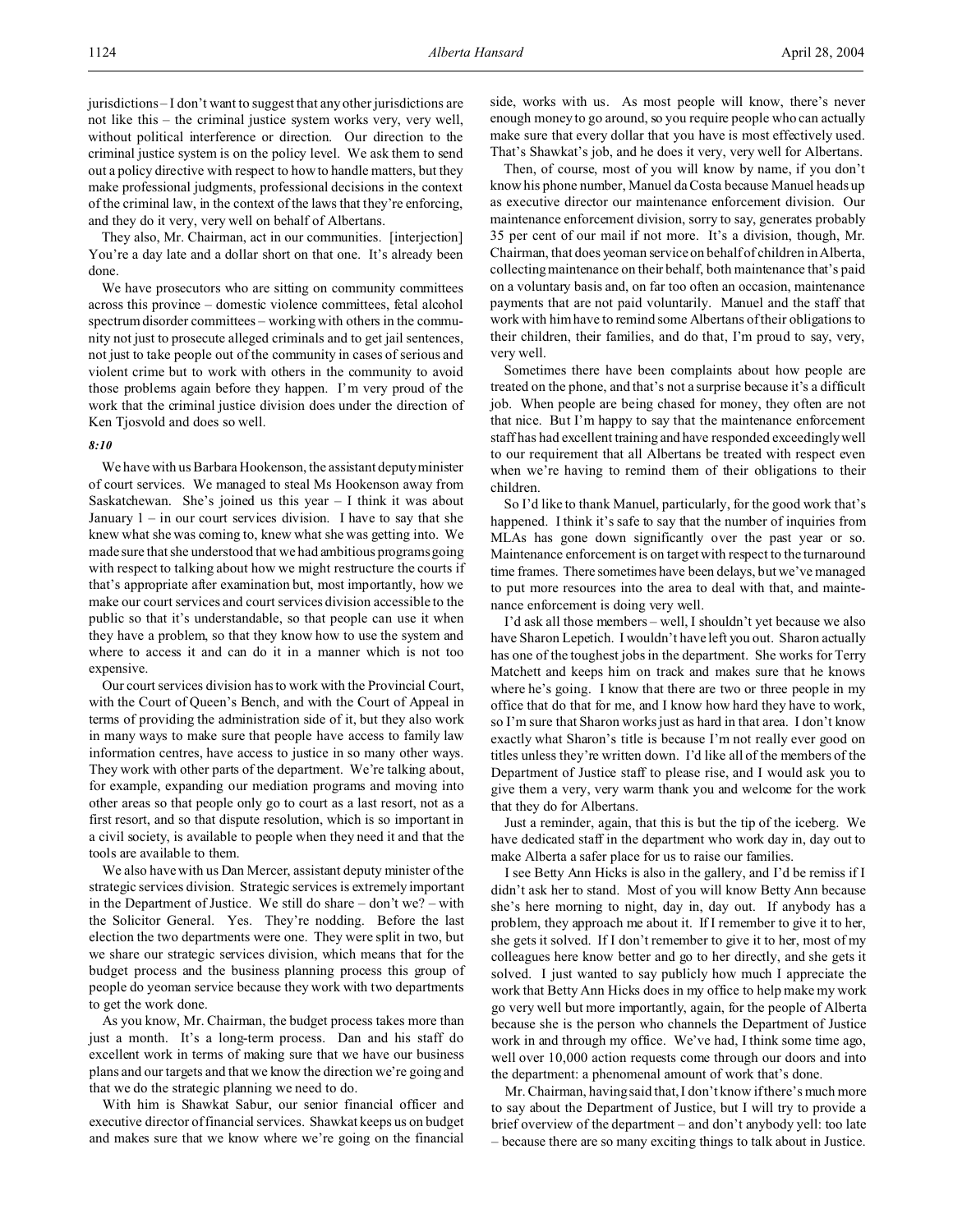Time won't permit me to provide sufficient detail or to answer all questions, so I'd be more than happy to respond in writing to anything that requires a detailed response or, quite frankly, that I forget the answer to.

Having made that commitment, let me just do a brief overview of the department and where we're going. Mr. Chairman, I'm sure you will wave at me as I move close to the time frame when I'm supposed to quit. Strategic direction, though. The Minister of Environment will really appreciate this because I know how much he appreciates the concept of strategic thinking and strategic direction. Having done the water for life policy, which is one of the finest pieces of policy work in government, I know that he'll appreciate . . .

### **Dr. Taylor:** Justice does an excellent job.

### **Mr. Hancock:** I knew you'd believe that.

Last year the Financial Management Commission, Mr. Chairman, called on the government to clearly articulate a strategic plan for achieving a sustainable economic vision for the province. In February through the Speech from the Throne and the Premier's television address Albertans were provided with a big-picture view, a long-term view of the government's renewed vision and 20-year plan. On March 19 that plan was released to the public, and it was included in the business plans of government that were released.

The 20-year plan lays the groundwork for growth and prosperity for our province in the future, focusing on the four pillars of unleashing innovation, leading in learning, competing in a global marketplace, and making Alberta the best place to live, work, and visit. Mr. Chairman, it will come as no surprise to colleagues that Alberta Justice and Alberta Solicitor General along with their partners focus primarily on that last pillar: making Alberta the best place to live, work, and visit.

One key way that we help to ensure that we work toward making this province the best place to live, work, and visit is through a solid and focused business planning process. You'll notice that along with other government ministries, the format of the Alberta Justice business plan has changed to better reflect strategic priorities and the commission's recommendation of improving the business planning process.

It's with little doubt that governments of today must be more forward looking and policy driven than ever before. As we move into the 2004 to 2007 business cycle, we continue to set our policydriven course, one that identifies significant opportunities and challenges, one that's guided by best practices and lessons learned, one that helps us to better identify the ministry's strategic priorities while at the same time working to achieve the government's overall strategic plan.

#### *8:20*

As I said before, our primary outcome is seeking safe communities. Our strategic business planning and budgeting are all guided and focused by this outcome. Often when speaking to staff in the Department of Justice, I indicate to them that each of us in whatever job we're doing has to be able to answer the question: how does what we do help us to achieve safer communities?

You'll notice that this year our department has an updated mission and vision statement. We believe that these changes better reflect the role the government plays in Alberta and that this will better direct our department to meet Albertans' justice requirements. Our new vision statement, Mr. Chairman: "A fair and safe society supported by a trusted justice system." To support this our new mission statement is:

To protect the rights of all citizens and advance the goals of society by fostering: Safe communities; Access to justice; Respect for the law; Understanding of, and confidence in, the justice system; and the legal foundation for social cohesion and economic prosperity.

This year we've also aligned our core businesses more closely with six goals. Goal 1, "promote safe communities in Alberta," and goal 2, "work with Solicitor General to ensure victims have a more meaningful role in the criminal justice system," are under the core business of prosecutions, \$42.9 million, 15 per cent of our budget.

Mr. Chairman, I could go on and on and on about the goals in our department, and I would like to and I probably will over the course of the evening get into more detail about our goals because we have six goals. We have in those six goals strategic priorities, our strategic priorities being partnerships, families, victims, aboriginal policy initiative, Alberta children and youth initiative, public knowledge, business and policy practices, and organized crime and terrorism.

I am going to be delighted to come back to some of those items the next time I have an opportunity to speak because I'm just so very excited by the work that's done by the Department of Justice and the people in the Department of Justice, those some 4,000 people who work every day to make Alberta a safer place to live.

**The Chair:** The hon. Member for Edmonton-Centre.

**Ms Blakeman:** Thank you very much, Mr. Chairman, and thank you for the opening remarks from the minister. A special thanks to the staff who come out and join us in the evening. I can certainly see by the minister's remarks his genuine admiration and respect for the staff that support him.

If I might just launch right into the questions, Mr. Minister, I will do that. I will endeavour to give you page numbers that you can refer to, and of course where the detail is beyond instant memory recall, I'm happy to accept the answers in writing.

Generally speaking, what I'm seeing in the Justice budget this year is a minor increase. I think the total spending is up between 8 and 9 per cent overall, and I think that in past years I have called for most of those increases if not all of those increases to support the work that's being done. I think that in this department there are examples of where spending money saves money. We'll come to those later.

Into the detail of it. On page 261 of the estimates book under Ministry Support Services there's a reference under vote 1.0.4 to strategic services, and there's an increase there which is a significant increase.

## **Some Hon. Members:** Free Oscar.

**Ms Blakeman:** Oh, I really don't like working Wednesday nights. There are all those events that the backbenchers are attending, and the minister is led off by some. It really makes it a special night in here, a very long night.

So directing our attention back. Vote 1.0.4, the strategic services. This budget went from \$6 million to \$7.9 million, a fairly significant increase just given the amount of the budget. Cross-government initiatives I think fall under this vote: freedom of information, information technology. But I'm interested in how the expenses break down under this particular vote. So if I could get a detailed breakdown with numbers attached of what is covered under this particular vote, what programs are covered, and what the allocation of the money is. How does that \$7.9 million break down?

Also on page 261 of the estimates, vote 1.0.6, management information services, there is a decrease. Not a lot of money; I'm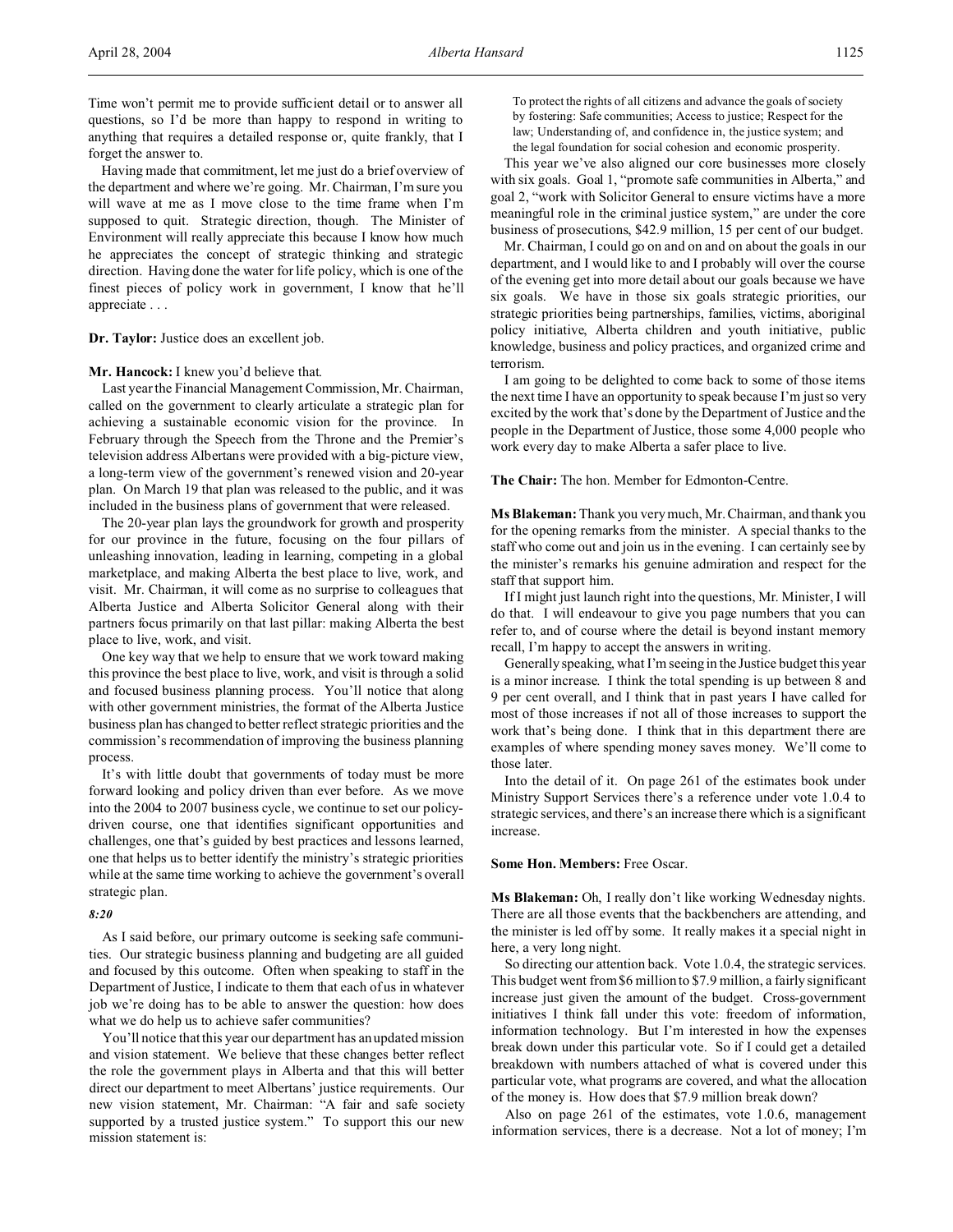just interested in why. Has something been shifted or dropped or is no longer relevant or moved to a different area? What's happening?

The standing policy committee, which is vote 1.0.8. I'd like to get a detailed breakdown of how that \$98,000 is spent, please. What's salary? The chairperson of that committee gets a salary allocation out of this amount. What's that? Is there a vehicle included with that? What's the allocation for that? How much for the meals that the committee enjoys when they're meeting? How does this all break down, with details, please? I may bring forward an amendment later in the evening around that standing policy committee money.

Moving to page 262. Under Court Services, vote 2.1.1, which is program support services. This is an increase, and I'm looking for details on what the increase is covering.

Also, still on page 262, law libraries have dropped by 11 per cent or so. It's about half a million dollars, and I'm wondering why. Has there been a major change? It was over \$4 million; it's dropping to \$3.5 million. I'm just wondering why there's less money in there. Has something been moved, a program moved or transferred? What's accounting for that drop? I know the minister just launched the A-Link, and it's connected with providing information and researching. So has it been moved out of here and got its own line item, or is that what is accounting for the drop in the money? I'm always concerned when I see money going out of library allocations, so what are the details there?

The Calgary court operations, which is vote 2.2 and the subvotes therein, are up about 5 per cent, and Edmonton Court of Queen's Bench is up significantly more. Provincial Court is down a bit. Can you give me some explanation of what's happening with those increases? The 5.6 per cent could easily be cost of living or something, but it's almost a million dollars for the Edmonton Court of Queen's Bench, so I'm looking for what's happening there. Then the Edmonton Provincial Court is down by it looks like \$368,000. So what's happening there? Then when we get into the regional court operations, they're also up by 11.5 per cent. So if I could get the breakdown of the Edmonton, the Calgary, and the regional court operations and why they are respectively going up or down.

When we look at maintenance enforcement, appearing on page 264 as vote 3.0.5, the equipment and inventory purchases are going down. This may well be my standard question to the minister. He was asking if I'd have it on the record this year. Yes, I will. Where are we at with the implementation of the new computer systems? What's the \$1.4 million covering there under the equipment and inventory purchases? When I look up, I'm seeing a slight increase in the budgeted amount for maintenance, so I'm looking for what's happening there. Are we getting more staff in place?

### *8:30*

While we're on maintenance enforcement, all of the standard questions that I usually have. What is the staff complement there now? How does it break down between the different areas? What is the breakdown of the collection rates? I'm still looking for a collection number that tells me the total amount of court-ordered support in Alberta. What is the total amount that the government is collecting? You can even do that by a monthly breakdown, but at the very least what are we looking at over the year?

So percentage collected against the total ordered, number of active files. Amount of arrears that are to be collected, because that's a figure that doesn't show up because it's not so much an active number. It's not rolling out every single month as a new number into the pot. Those arrears numbers often disappear. So where are we with arrears? How much of the arrears is subrogated to the government, and how much is not subrogated?

Where are we with the computer system, staff, and the office space? There was a problem – now, I'll admit that this was back when I first started about this, so we're probably five or six years back; it could be seven or eight years – where the office space was very cramped, and they'd been in the same place for some time. There was a desire to move them, and I think that did happen. But I'll just cross-check that. [interjections] Oh, yeah, that's right. Okay. That's why I was confused.

So we've actually decreased in the equipment purchases for maintenance enforcement. It was \$1.75 million last year; this year it's \$1.4 million. Is this the final instalment, then, for the upgrading of the equipment and the computer purchases? Where are we at with that? I'm looking for why the decrease and what the \$1.4 million actually represents.

On page 271 we've got the FTEs, and it looks like there are 53 new FTEs. Could I know where these FTEs have been allocated into the different programs that fall under the minister?

Now, I'm going to switch over to the business plan. Looking at page 321, under Crime Trends there's a discussion there of the "rising frequency of criminal activity on the Internet" presenting a threat to public safety. Could I get the minister to expand on that? It does go on later to talk about child exploitation including child pornography and Internet luring. [interjection] I'm sorry. Page 321 of the business plan under Crime Trends. I'd like some detail on what the department feels that they're dealing with here. What exactly are we talking about, and what kind of resources are going to be committed there? Is that where some of the 53 new FTEs are going? Is that where some of the increased funding is going? How does this start to roll out? If it's perceived as something that's affecting what the department is doing, then how? What is the department going to do about it?

On the same page, 321, of the business plan, a little further down under Crime Trends, it's talking about, "Substance abuse and related criminal activities, such as the presence of methamphetamine labs in Alberta, is also cause for concern." What I'm interested in here is: what piece of this is the Department of Justice taking?

Increasingly what I see are cross-ministry initiatives or the same issue turning up in more than one place. In this instance, just yesterday I was debating on the Solicitor General's budget, and a lot of these issues were coming up there, and it's sort of a cross-ministry initiative. But later when I go back and say, "Okay; where are we with this? Update it," or I try and track this down: "Well, it's not this department. Somebody has the lead on it. Well, talk to Health and Wellness. They're really, you know, doing something." Nobody seems to be where the buck stops. Who's the chairperson at the committee? Who's actually responsible for making sure that something is happening.

So specific to this concern about substance abuse and related criminal activities and the presence of these meth labs, what's the piece that the Department of Justice is taking? What's their responsibility? What are they responsible for? If I come back to you in six months and say, "Okay; you said you were doing this piece. Where are we with it?" I want to know what that piece is and, of course, what you're doing with it.

On page 322 of the business plan under Aboriginal Albertans – again, this is a repeat of things I've seen in other budget debates – there's a note that "the Aboriginal population is over-represented at all stages in the criminal justice system, both as victims and offenders." True, and we all know that. Again, what is this department's piece of that? What specifically are they doing to address that overrepresentation? What resources are dedicated to it? What kind of staff power, staffing time, is dedicated to that? Where does it play into the decision-making of what the department is doing? I'll come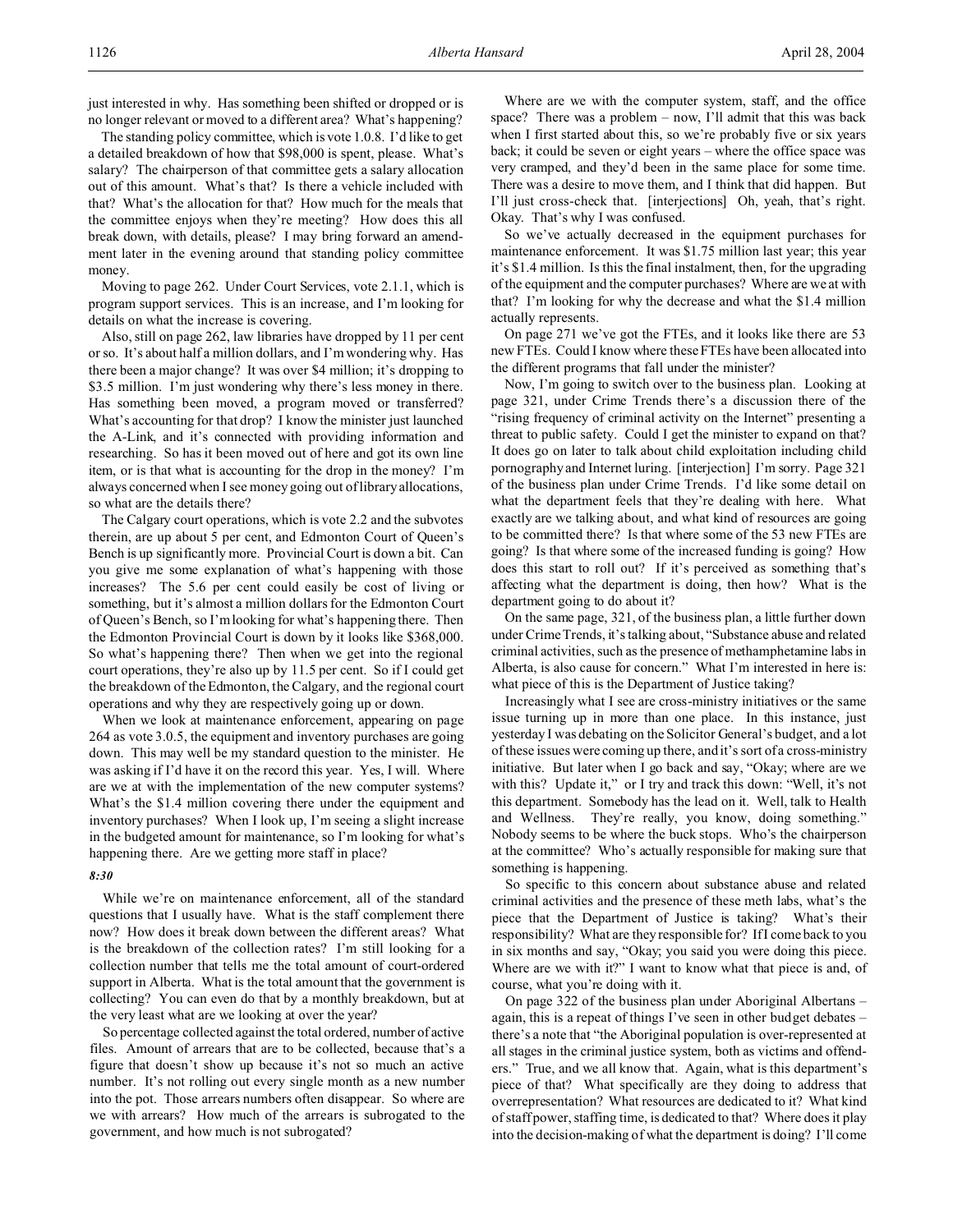back to the piece around restorative justice and aboriginal concerns.

There's also on page 322 the issue of the single trial court. I know that this is a real interest for this minister. I, in fact, did follow through and used the federal freedom of information to get correspondence between the Minister of Justice and the federal Minister of Justice over this issue of a single trial court. Reading through that, there's an indication of some tension, and I would like to hear from the minister where he feels Alberta is on this. How far along the continuum are we to a single trial court? Are we 50 per cent of the way there? Twenty-five per cent? How far along the continuum are we? Is this still a concept that's being discussed, or have there been more concrete steps taken towards that?

And clarification of what the relationship is and it is expected to be between Alberta's justice system and the federal minister and the federal justice system. How are those two things starting to mesh together? Maybe they're not. Maybe what the minister will tell me is, "No. This is another one of the firewall issues, and we're going to go it alone, and we're well on our way there, and the discussions with the feds don't matter because we're going to go it alone," or whatever. But I'd like to know how far we are into implementation of this particular issue. I know that it's one that's very close to this minister's heart.

## *8:40*

Could I also get an update please, on where we are with the unified family court implementation? This is notating that the public consultations were held in 2000, and there's been subsequent government response. We've had legislation passed in the House. Where are we with it? I'm just looking for an update or a status report, in essence: the resources that are dedicated to it, the number of staff, et cetera.

I'm going to stop there and let the minister respond on the ones that I've set out this far. Thank you.

### **The Chair:** The hon. Minister of Justice and Attorney General.

**Mr. Hancock:** Well, thank you, Mr. Chairman. We have a wide range of questions there. I'll do my best to see if I can hit on each of them to the extent that I can, and as I say, where I don't have an answer or don't give an answer, we'll try and respond later. I can't guarantee that we'll give answers to all of them. In some cases the questions were quite detailed, and I know that we don't necessarily maintain the information in the fashion in which the member has requested, but I think we can probably satisfy most of her concerns.

She started with item 1.0.4, strategic services, concerned about the increase in the budget. I can assure the hon. member that in this case the increase in the budget is primarily one of moving the place in which the resources are dealt with. So in the case of strategic services the increase of \$1,882,000 consists of the transfer of \$700,000 from maintenance enforcement with respect to the MIM system, maintenance information management system, and the transfer of \$762,000 from court services and criminal justice with respect to Justice's on-line information network. That's really just a realignment of resources to have strategic services deal with our information and data resources rather than have maintenance enforcement and court services and criminal justice deal with them. So it's really not an increase in the budget, at least not of any magnitude; it's really just a reorganizing to have them in a better place.

That would also answer the question as to why the maintenance enforcement budget, 1.0.6, went down.

With respect to standing policy committees and the detailed breakdown I have no problem with providing a breakdown of expenses in that area to the extent that that's available. In a general sense, I believe the stipend for the chairman of the standing policy committee is \$15,000 a year. Maybe one of the chairmen of the standing policy committee could just nod if that was accurate. Yeah. I don't know off the top of my head whether or not they have a car potentially. I don't think they do. Yeah. They don't have a car. That was something, I think, that was changed a long time ago.

With respect to the budget for the standing policy committee, the \$98,000, as I say, about \$15,000 of that would go to the stipend for the chair, some would go to maintaining the office, and the rest, presumably, would go to supporting meetings and, as I mentioned, staffing the office. So that's probably most of the budget actually because there would be a full-time staff member allocated to the chair of that committee.

On the court services budget there was a concern about the drop in the library budget, and again I can assure the member that that's just a reorganization. Really, the \$458,000 decrease, or 11.3 per cent, represents \$152,000 due to the transfer of the responsibility for the Bowker library collection to civil law and the remainder due to indirect costs which are allocated to ticket processing. The member will know that we have a dedicated revenue process with respect to – I think it's 16.667 per cent of the revenue that comes in on traffic tickets or other tickets that is retained by the department for the purposes of enforcement because the volume was rising at such a rapid rate that we couldn't really keep up with it and we weren't getting the revenue necessary to put the people in place necessary to do the work. So we figured out how much the processing of traffic tickets was costing.

#### **An Hon. Member:** About a year ago.

**Mr. Hancock:** Yeah, that was last year. We figured out how much the processing of tickets was costing, and we raised the tickets by 20 per cent and then kept 16.667 per cent of the traffic ticket in order to run the system. Then we looked through our system for those costs which could appropriately be allocated to that side, and that's where you see a change here. So, again, it's not a big deal in the budget; it's just really allocating resources in the most appropriate places.

It is an indication of one of the overall issues – and I mentioned that when I was introducing the members of the department's executive team – in that it does take careful shepherding and looking at each of our resources to allow us to be able to do some of the innovative things that we want to do to provide better access to justice and make sure that we deal with those issues.

There was a comment that the courts went up by 5 per cent. In general, it won't surprise the hon. member that a lot of the increases in virtually any part of the department can be firstly looked at as being increases in services, because we have a very manpowerintensive department, particularly in the court services area. One bit of the court services increase that is new and interesting is that we will be doing some pilot projects.

One of the pilot projects, for example, is the introduction of a mediation process. We're hoping to pilot it in Edmonton and Lethbridge. Possibly, if we had the resources, we would pilot it in other areas, and I hope that we can move to get those resources in place early. To me this is a project that doesn't really need piloting. We know that it's going to be successful. We know that it's going to save people time, energy, and money, and we really ought to get at it, but the overall resources don't go up that fast. So it's hard to squeeze out resources to start a new project that we know is going to be successful and save people money but is not going to actually reduce any of our other costs in the system. It's just going to allow us to serve the system and serve the people of Alberta better.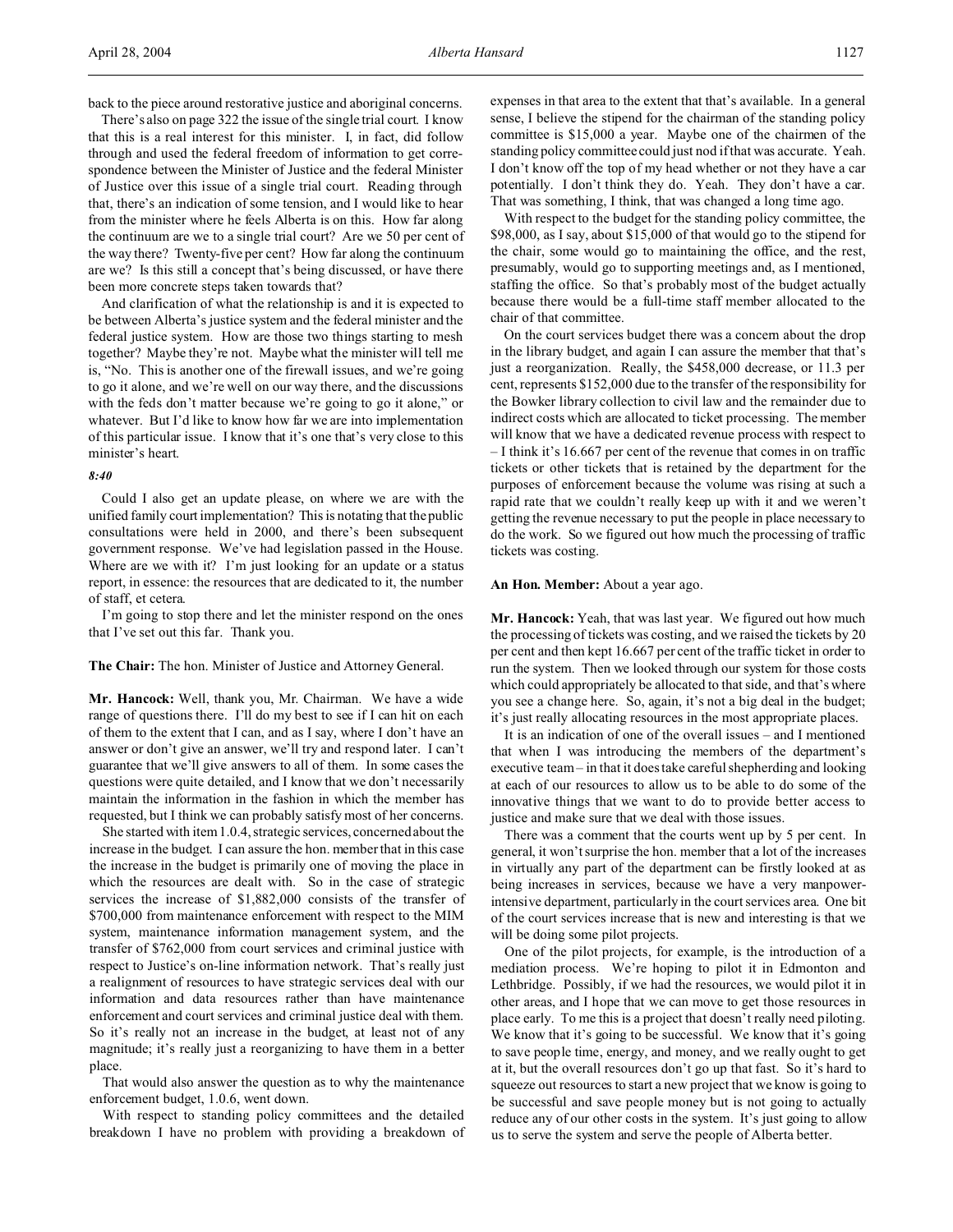So some of the increase in the court operations – for example, \$361,000 of that \$572,000 – is for pilot projects. I think that the budget for the mediation project is close to a million, a little over a million dollars. That accounts for a lot of the increase in the court services budget really: a few pilot projects.

We're trying some new things that we want to get up and running, and that increase in compensation, not the least of which is an increase in judicial compensation – in fact, if you look at the pilot projects, I think there's \$361,000 in Edmonton court operations and \$208,000 in regional, and I presume that if we add those together, that's \$569,000, which would be a good chunk of the budget that we expect for that pilot project amortized over the portion of the year that's remaining by the time we get it up and running.

Maintenance enforcement, one of our favourite topics. It's exciting. There are some really good things happening in maintenance enforcement. The hon. member asked about the increase in full-time equivalents, and I can say that I think the number is about 33 more staff in maintenance enforcement. We're doing that because we want to dramatically increase the results, not that the results are bad. The results are very, very good. In '02-03 we collected about \$147 million, which is a 78.4 per cent collection rate; in '03-04 it was up to \$153 million, or a 79.6 per cent collection rate. I think that in 2002-2003 it was \$147 million of \$187.4 million that we collected.

So the rates are good, but that means that there's still 20 per cent that's not collected. Now, some of that is not collectable; we understand that. People can't pay, or, you know, they don't have any assets, or they're impossible to find or whatever, but we still believe that there's a lot that can be done. So we've moved up in the maintenance enforcement from 151 employees with a vacancy of 20, because of budgetary reasons and others, to 184 full-time equivalents, fully staffed.

Moving through the training process with the new staff – I don't know. Have we completed the training program of the new staff yet? Almost completed the training on the new staff. I'm getting the high sign from Mr. da Costa, who's ably assisting me with this tonight.

### *8:50*

That new staff will allow us to do a number of things. First of all, it's important that we keep our turnaround times manageable, that files are registered quickly when they're referred to us, that action starts early on files when they come in so that there's not an opportunity for arrears to build up. When we get information about the location of individuals that we need to start collecting from, we need to be able to act on that. Or where there are assets that we need to find, when we get information on that, we need to be able to act quickly. So it's important to have staff available and able to turn those files around quickly.

That sometimes has been a problem, but I have to say that I think the staff in maintenance enforcement has worked very, very well and very, very hard in this area. Sometimes I'd have to say that they've been overworked. The file load has been growing. It's an incredible task, but it's a very, very important one for Alberta's children. I just wanted to cover some of those items.

I know that the hon. member is always interested in what's happening in maintenance enforcement, and I can say – I mean, 48,400 account files of 95,000 clients, clients being both creditors and debtors. Mr. Chairman, more than 63,600 children are assisted by the work of the maintenance enforcement branch. So to provide that kind of service to that number of clients and that volume of work, it's essential for us always to look for new and more efficient and effective ways of conducting business: the 24-hour Internet, telephone access to account information, providing clients with an

account number and an access so that they can get on the Internet or they can get on the telephone line and find out what their status is.

The Help Us Find web page proved to be a very effective tool. As of February 2004, 70 per cent, 45 of the 64 debtors posted, have been located thanks to tips received through the web site. Mr. Chairman, I think that's a great success. I make no apologies for putting pictures up on the web site and asking the people of Alberta and people, quite frankly, around the world, because the web site is accessible to anybody, to help us find those people so that they can be reminded that they have to maintain their responsibility to their children.

Maintenance enforcement has reciprocal enforcement agreements with all other provinces and territories of Canada as well as 25 other jurisdictions including the United States, Great Britain, Germany, and Australia. We enforce on behalf of those jurisdictions, and we ask those jurisdictions to enforce on our behalf. Again, that works well, and members will know that we passed new reciprocal enforcement legislation not that long ago – last fall I believe it was or last spring – to assist in making that process easier for Albertans.

The MEP accounts on-line and the MEP info line that I've spoken about allow clients to view payments and account balances, change addresses, provide information. A client satisfaction survey, Mr. Chairman, in the spring of 2003 showed that 73 per cent of respondents were satisfied with the quality of service that they'd received from MEP employees, an increase from the 56 per cent satisfaction rate recorded in 1999. I think that's phenomenal. When you're talking primarily about people who either are not getting their payments on a timely basis or are being asked to make their payments on a timely basis – those are our clients – and we have 73 per cent of respondents who are satisfied, I think that speaks to the quality of the people who are working in maintenance enforcement for Albertans.

The maintenance enforcement program funding increased by \$2.9 million over the 2004-2005 year. This funding will enable us to recruit new collection officers, pursue field investigations to locate debtors, accept payments at Alberta registry offices, pursue other initiatives that improve services for program clients. It will allow us to hire additional staff, as I mentioned, and improve services that promote compliance with court-ordered maintenance and ensure that more support actually reaches Alberta families.

The hon. member asks annually about the progress on the MIM system, the maintenance enforcement computer system that's been redesigned over the course of the last four years, and she's absolutely correct in her surmise that the \$1.4 million that's in the budget this year is the last portion of that project. That project will be in place, up and running this fall. In September all MEP staff will be trained in preparation for MIMS to launch on-line, which is scheduled for October 2004. Hopefully, if I'm so fortunate as to be able to present estimates again next year, the hon. member will not need to ask. She'll know because the information that we're getting from that system will be so valuable to us.

Maintenance enforcement. Just to give you an idea, in the current fiscal year to date each month on average maintenance enforcement has received and disbursed approximately 64,200 payments. Maintenance enforcement received approximately10,900 correspondence items. The client services centre responded to more than 13,500 calls. The MEP info line received more than 112,400 calls. Internet service and MEP accounts on-line were accessed more than 46,300 times. So, Mr. Chairman, I think it's fair to say that the modest budget that's provided to the Department of Justice and particularly maintenance enforcement does good work for Albertans.

The hon. member asked about office space. As far as I know, we did change office space shortly before I became minister. When I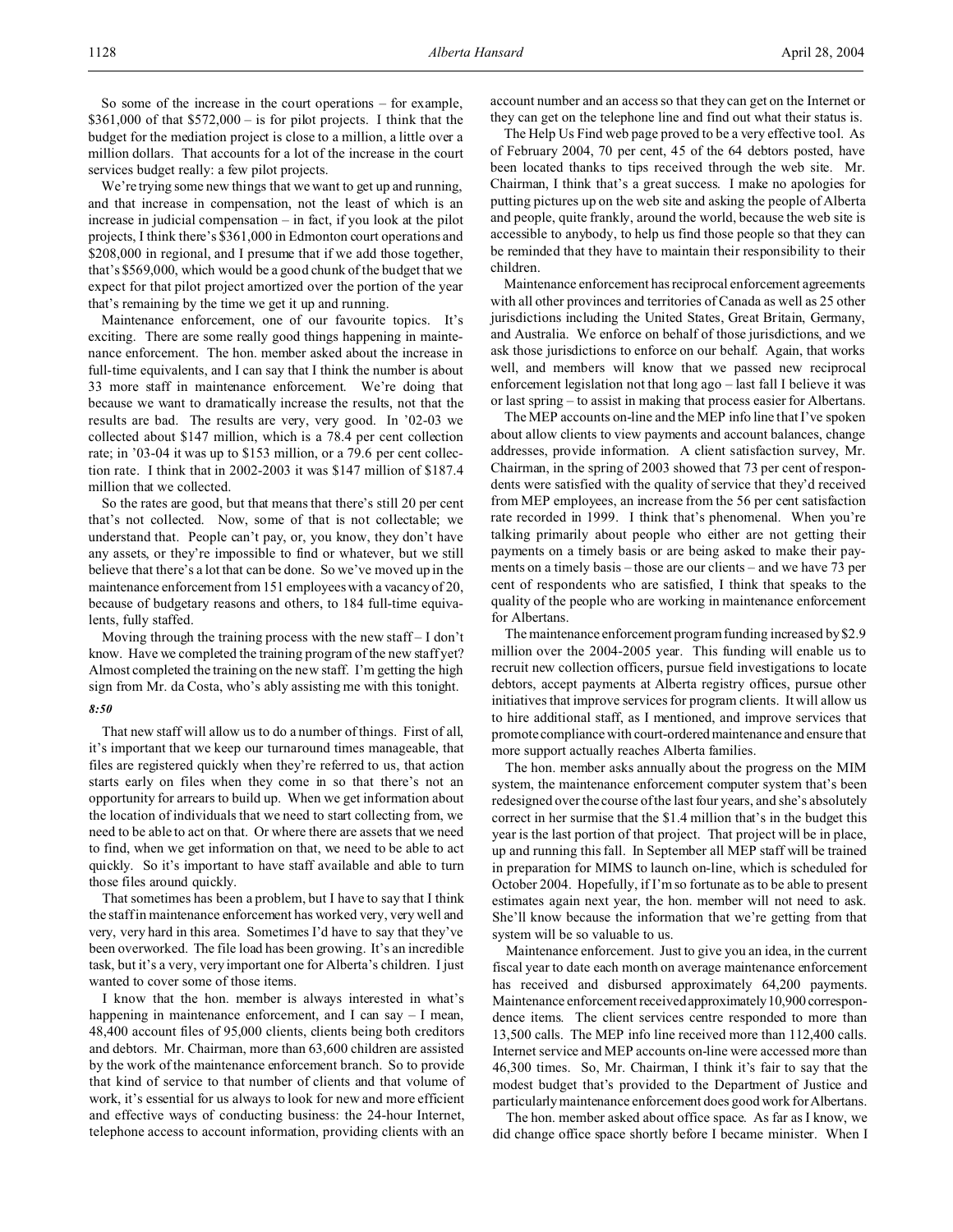went over there – and it's too long ago that I made my last visit over there; I'll have to go over there again – we'd just moved into and changed a lot of the space. Space is always an issue. I don't know that I can say that we don't have an issue with space, but I haven't heard of that being a high priority recently, so I think we're probably in good shape there.

The specific information that was requested with respect to arrears: I'll have to leave that and see if there's anything further that I can add in that regard.

With respect to crime trends and the rising incidence of Internet crime the hon. member I'm sure is aware that we have a dedicated prosecutor – I believe it's Steve Bilodeau, who's dedicated to Internet crime prosecution. His job is to work with police in the area of Internet crime to help ensure that we know how to put together the files most appropriately so that we can pursue and achieve convictions. He works with other prosecutors across the province in that same regard – train the trainers, so to speak – to make sure that we have the knowledge base that's necessary.

In the area of Internet crime, Mr. Chairman, I think it's really important for us to recognize what an absolute scourge this is.

#### **Mr. Smith:** Scourge?

**Mr. Hancock:** It's a scourge. It is.

The bottom line, Mr. Chairman, is that we have an Internet which is a very, very valuable tool that we get all sorts of good information on. It can be used for many, many positive things. We're putting a SuperNet across the province so that people can have access to highspeed Internet, can download all sorts of material. But one of the problems with it is that there's a whole lot of material on that Internet that ought not to be downloaded, ought not to be uploaded, ought not to be on the Internet at all.

We're talking about child pornography. We're talking about some of the most disgusting things that you might see. In the past, one hopes, they would have been limited to those squalid bookstores that people could find in perhaps seedier areas of town, and those that wanted to go there could go there and get this seedy stuff. But now it's accessible on the Internet. Of course, if it's child pornography, then we have to really be alert to that, and we have to be able to do something about it.

We need to be able to prosecute. We need to be able to put those files together. We need to co-operate with other jurisdictions. We need to work together to get best practices, and we need to work with people in the IT community. So I was really pleased about a month and a half ago, two months ago, when the president of Microsoft Canada, for example, was in Alberta here in the Legislature and met with the standing policy committee to talk about the Be Web Aware campaign, about how Microsoft, as a company that makes a great deal of money off the Internet, understands that there's a social responsibility that it has to work to keep things like child pornography off the Internet and to reduce the access and to really try and deal with this area of Internet crime.

## *9:00*

The Be Web Aware campaign is so important that I asked each of my colleagues, and I don't know whether I asked the members of the Liberal opposition or the ND opposition, but if I didn't, I should have, and I'll send them a copy of it, to send a letter to each of the schools in their area to let them know about the problem of Internet luring – and I'll quit in just a second here when I finish this sentence, Mr. Chairman, because it's just too important to stop in the middle of, and I'm sure the hon. member won't mind if I just finish this – and the Be Web Aware campaign and the need for us to be

aware that every, every day children across this province, children in this city and all cities across the province, are communicating with others, and those others may not be who they say they are.

They're communicating over the computers, and they're agreeing to meet people. I don't have the statistics right at hand now, but it's a very, very big concern. So when we have in our business plan that "criminal activity on the Internet presents an increasing threat to public safety," Mr. Chairman, it does that, and it does that in spades. We have to be ready for it, and we have to work at it.

**Dr. Pannu:** Mr. Chairman, I'll try to be brief. I notice that there's some advantage to being very interactive with the chair. You get half a minute extra if you really make an appeal for it. I'm very pleased about it, as it's possible to negotiate some time that way.

Mr. Chairman, I am pleased to rise and take part in the estimates debate for the Department of Justice, and the Minister of Justice and Attorney General is always forthcoming with information, with some consultation on various initiatives that he undertakes. All of this is appreciated on this side of the House.

Lots of specific questions about the numbers in the budget have already been raised, but one question that has not been addressed – I haven't heard it addressed, but it certainly is on my mind – is with respect to the legal aid line item there. There's an increase in the budget of about \$3 million. Now, I know from previous years that there used to be a concern about the low payment rates to members of the legal community who provided legal aid services, so it's possible that those rates have been adjusted and part of the costs resulting from that adjustment may be reflected in this increased portion of the budget.

The other possible explanation of this may be the larger number of cases in which legal aid is being requested, so that increase in numbers may explain it. I'm just surmising, so if the minister would have more specific answers to what accounts for that increase, I'd appreciate getting some information on that. It's about a 10, 12 per cent increase; closer to 12 per cent. So I just wondered if the minister would kindly shed some light on that, please.

There is another question that I have. There was \$13 million, I guess, transferred from the federal government in terms of funds. I noticed some were here. Are federal transfers targeted to legal aid, or how does the money come? I'm just wondering about that. If the minister would please give me some idea about that.

A couple of other questions here. Motor vehicle accident claims, under expenses, an item that in previous years I've not paid attention to, I must confess. A considerable amount of money in terms of program expenses, about \$27 million. Some comments on that just to tell me what these expenditures entail. Why those expenditures?

Court services, \$117.4 million, is close to \$7 million more. I wonder if court services includes the salaries of judges and justices or not and whether this increase reflects the government's decision with respect to increases to those salaries. If they are included in here, the minister would, I'm sure, like to comment on that. So these are some of the specific questions.

I have a few others. I may as well, to save time, put those questions now to the minister, and he can choose to answer them either now or later. In the business plan, the minister has done a good job of drawing the attention of this House and Albertans to some sobering facts. I'm referring to statements included on pages 321 and 322, significant opportunities and challenges. Looking at page 322, the references made to aboriginal Albertans and their contact with the justice system, I think the reference is made there that "approximately one-third of admissions to custody in Alberta were of Aboriginal descent." Now, does custody mean people who are in provincial prisons, or does it include people who are in remand centres?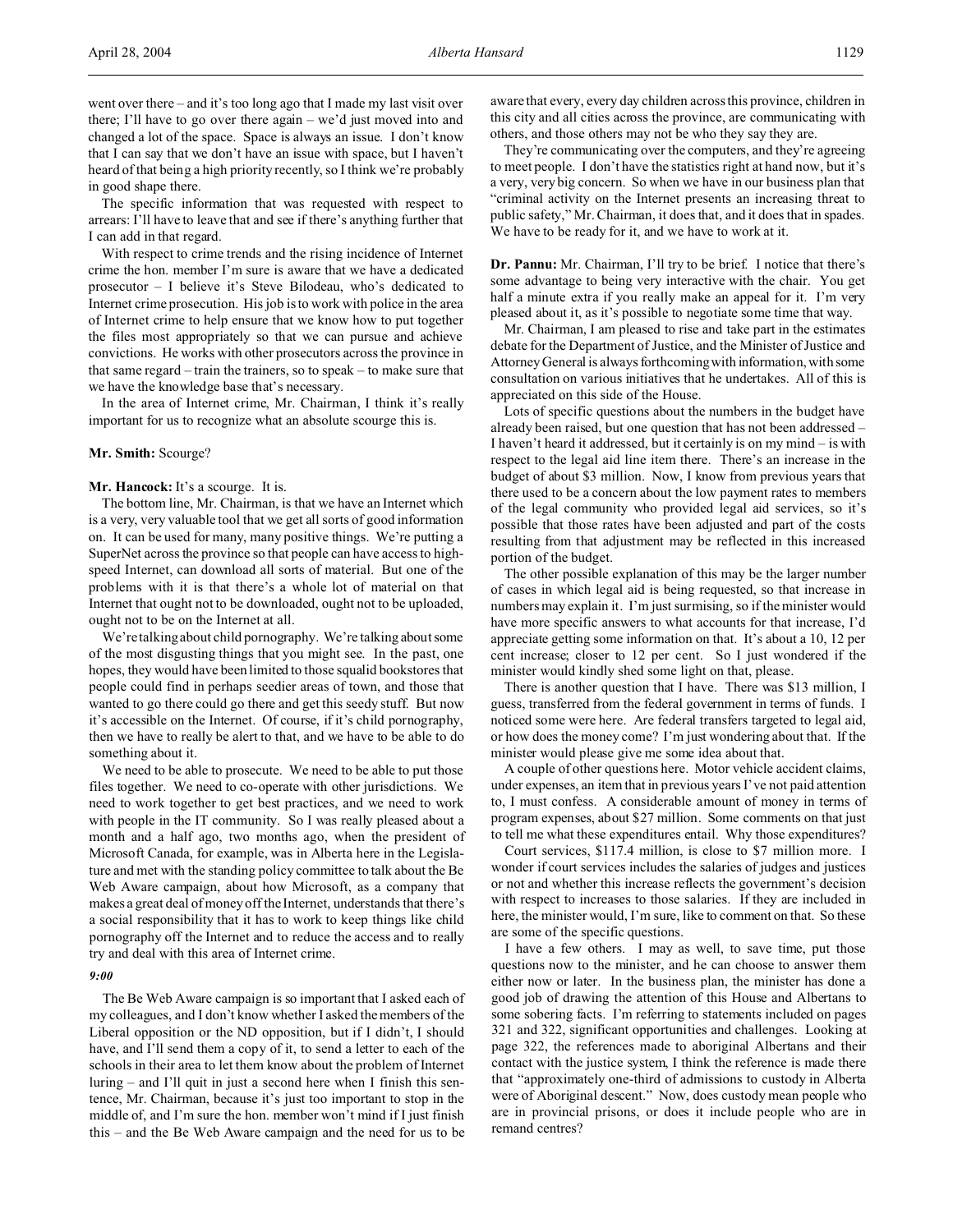My understanding was that up until a couple of years ago the percentage of aboriginal prisoners in provincial jails who had been sentenced was close to 40 per cent. I wonder if the minister would confirm that. Regardless of whether it's one-third or more, it certainly is quite a disturbing statistic. All of us, I know, have concern. It's a persistent number that appears year after year and is a source of concern, I'm sure, to everyone. The minister's reflections on it would be appreciated.

Also, on the community issues at the bottom of the page, "incidence of impaired driving is increasing compared to the rest of Canada." I suppose it's not just an absolute or gross increase. It's an increase per 100,000 or whatever, so it's comparable with other jurisdictions.

There can be a whole number of reasons, I suppose, for it, but does the minister have some idea about why it might be? Is it the proliferation of our access to liquor because of the proliferation of liquor stores across the province? Certainly, in the cities that's much more easily available now than was the case before. Is it just access? Is it consumption or something else that's leading to it? Is it an infestation of irresponsible drinking here in Alberta? If so, why? I'm just wondering if the minister has some thoughts on it that he'll want to share with us. This news, the increase in numbers, certainly is not welcome news. Clearly, all of us would agree.

### *9:10*

Family violence is another issue that the minister brings up under community issues. It continues to be a serious problem. What kind of co-ordinated efforts are underway or is the minister proposing in order to put a dent into that particular challenge or problem?

These are some of the general sorts of observations that I have here. I do want to commend the minister and his department for putting these matters up front and not being either silent about them or pushing them in some sort of little corner where they're less visible for readers or for us to look at.

Now, some questions. I've got about, I think, four or five. I'll put them before the House and the minister, Mr. Chairman, and then let him address them in whatever order he chooses to. The Calgary court centre certainly is being funded by Infrastructure, so there's no direct reflection here in the budget, I guess, on that, but the sole tenants of this new facility will be the court system. Certainly, the concern has been expressed by the judicial and legal community that as a result of scaling back the project in an attempt to stay within the budget, the court facilities will be inadequate to meet the medium to longer term needs of Calgarians. Does the Minister of Justice share this concern?

Does the Minister of Justice agree with some comments made yesterday by the Premier, who attributed the concern about security and other improvements to the court centre project as rather exaggerations, which he attributed to the judges and the legal community? Does he share the Premier's view here that the problem is being overblown by the judicial community? For security areas there's a real problem. I think it's important that we be assured that security will be good. Are the concerns being addressed?

Anotherrelated question: what are the operational implications for the court system in light of the fact that there'll be insufficient space within the downsized Calgary court centre to accommodate the Court of Appeal? I know that at one time the minister was very excited about the possibility that every level of court would be housed in the same structure. It seems that because they're scaling back, that won't be the case. So what are the operational implications of that?

Moving on to the next question, about the unified family court. In the business plan the minister makes reference to single-trial court. I guess in our meeting where the opposition Justice critics were at the table in the minister's office, he did at that time also share information about his desire to move forward with the unified family court. Now, there are obviously underway consultations with the federal government. A question: has the Minister of Justice determined whether any cost savings will be achieved by these initiatives? Within what time frame would these initiatives be put in place? Is there any resistance to this initiative on the part of the minister from any quarters in face of the firewall initiatives that seem to be, once in a while, cropping up in the government circles or in the caucus?

Next set of issues. The Premier and the government ministers have talked about challenging the federal government across a range of hot-button issues. These issues include legal challenges to the single-desk powers of the Canadian Wheat Board, the proposed federal legislation to allow same-sex marriages, and possible challenges to the universality and accessibility principles of the Canada Health Act. How does the Minister of Justice normally budget for such challenges? How does the minister make sure that any such challenges have a reasonable likelihood of success to ensure that money to cover legal and court expenses isn't simply wasted to pursue a political rather than legal agenda? I must confess that the question is sensitive. I can't guarantee that it's not somewhat political in nature, but certainly the whole controversy over these issues is political, so I can't avoid this. I want to be up front with the minister on this.

In the current budget is there an allowance made? I thought there was some on legal services or legal costs, \$7 million extra there. Would the minister indicate if he has allowed for these possible expenditures in the current year's budget?

My question is with regard to the public confidence in the justice system under the performance measures there on page 330, the two categories of "some confidence" and "a lot of confidence." I suppose there's a difference between these two responses, some confidence and a lot of confidence in the justice system. When the categories are collapsed, I guess the number comes to about 80 per cent, 79 per cent, as indicated under the performance measure. Would the minister have a breakdown on the two sets of numbers that have been put together to get the 79 per cent figure? What percentage of Albertans have only some confidence and what percentage of Albertans have a lot of confidence in the justice system? He would appreciate that certainly the confidence of the people of Alberta in the justice system is a cornerstone to their sort of commitment to the rule of law and their trust in the system as such. So I'd like to get the breakdown, if there is one, in order to assess better the degree to which Albertans have some concerns about whether the system really does the work it's supposed to do.

Last question is judicial compensation. Several weeks ago the minister announced that he was not accepting the recommendations of the Judicial Compensation Commission when it comes to salary adjustments of Provincial Court judges. It does raise the question of the whole rationale behind the appointment of the Judicial Compensation Commission if its recommendations are not to be followed. Isn't the minister concerned that any savings in terms of salaries to judges would be temporary should this decision be challenged in the courts?

I'll stop, Mr. Chairman, with those questions and let the minister respond.

**The Chair:** The hon. Minister of Justice.

**Mr. Hancock:** Thank you. I think the hon. member does deserve a response to many of those questions. I'll try to move quickly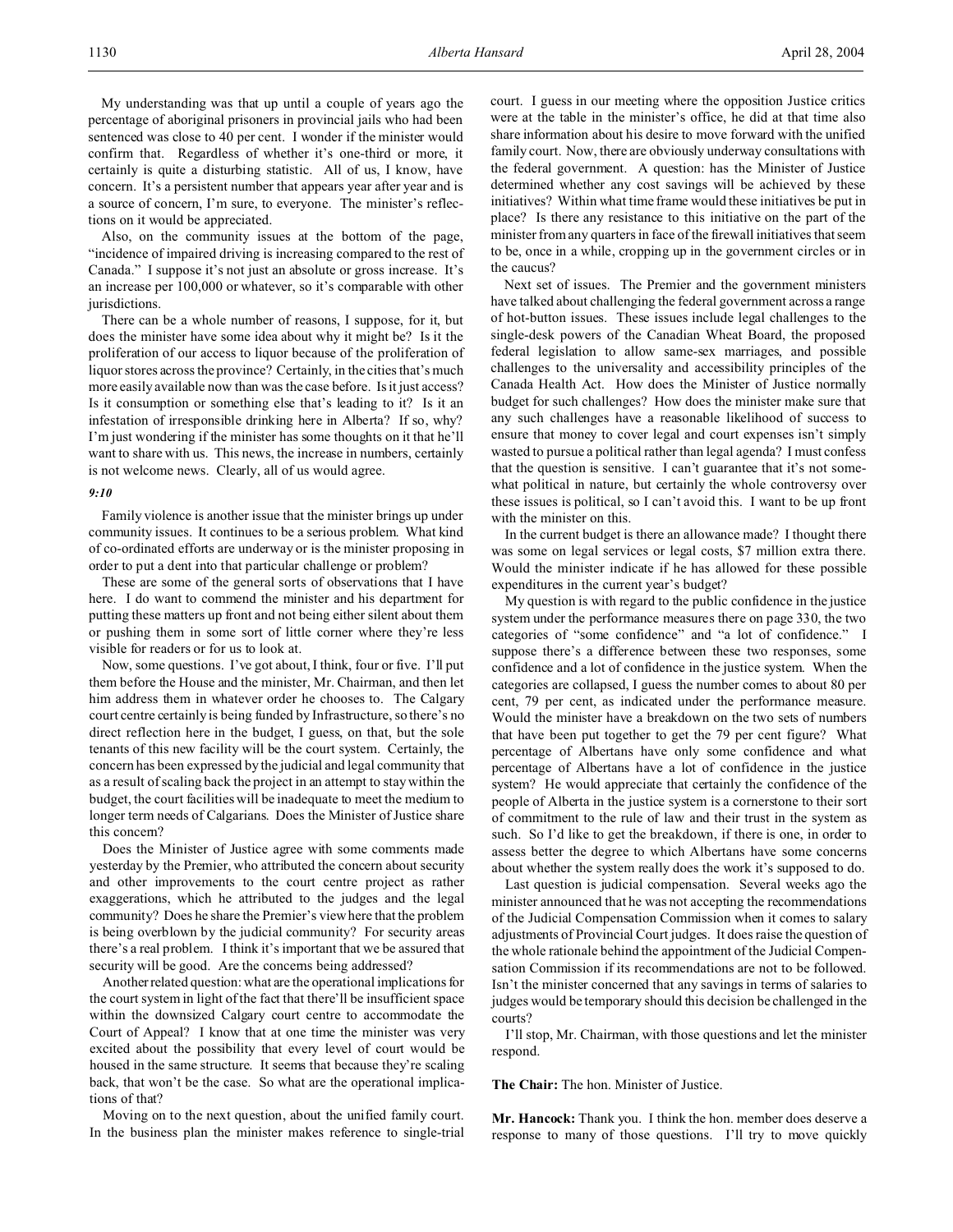through them. Legal aid budget was his first question. If I remember correctly, there's about \$3.1 million additional to that budget, and that, as I recall, is a flow-through from a federal contribution. We have a three-year agreement, I think it is, with the federal government with respect to a contribution for legal aid, and I think, subject to somebody nodding at me, that it's about \$3.1 million that the federal government is supposed to contribute this year, which will flow through to the legal aid budget as an investment fund. However, that doesn't speak to the fact that we have increased the legal aid budget over the last number of years in accordance with an agreement which we had with the Law Society and the Legal Aid foundation, and we have increased rates, not as high as some would like but certainly, I think, high enough to ensure that there are quality legal services available.

### *9:20*

There are other exciting things that have been happening on the legal aid side; for example, the family law clinics in Edmonton and Calgary, where I think we're working very, very well at providing family law advice to people who need it from a clinic basis rather than on a certificate basis. I think we're coming close to the end of that original pilot, but my understanding is that it has been well received, it works very well, and it's something that we would want to continue. Quite frankly, I think it provides a model, although it may cause more problems than I'm solving by saying so, if we were able to move forward and look at providing that type of legal aid service in that manner in other areas of the law as well.

Motor vehicle accident claims. The hon. member didn't really ask a question on it other than just to ask for a comment. Yes, we budget about \$27 million. That's a statutory amount, as I recall it, that's put in, not a program amount. We, I think, typically in each year spend about \$23 to \$24 million. It's basically uninsured motorists.

People pay a registration fee – the Minister of Government Services can correct me if I'm wrong – of about \$65 a vehicle, I believe. About \$10 of that is nominally allocated towards the motor vehicle accident claims fund, I believe. I could be wrong on that, but we build the fund. Up until last year the nominal allocation from the motor vehicle fund covered only about \$13 million of the expenditure every year. We did increase the motor vehicle registration last year, and some of that increase is allocated, again nominally because it all really goes through general revenue – we don't have a separate fund any more – towards the concept of paying that motor vehicle accident claims fund. As I said, the motor vehicle accident claim process essentially affords an opportunity for people who are injured in a motor vehicle accident to make a claim against the fund if the person that caused the damage is either unknown or uninsured.

It's an important service to provide. I think there is a limit to compensation in a motor vehicle accident claim of about \$200,000, so it's not a bottomless pit, but it's some compensation for people who can't find who hurt them or if the person who hurt them is not able to pay. Of course, we have then some subrogated claims. In other words, we pay the claim, but then we go and collect from the people who caused the damage if we can find them and if they're in a position to pay. So we do follow up on that.

Court services' \$7 million increase: does that include judges' salaries? Yes, of course it includes judges' salaries for the Provincial Court. Salaries for Queen's Bench and for Court of Appeal are paid by the federal government because they're section 96 judges. Judges of the Provincial Court are paid from this budget, and of course the whole administration of the courts at all three levels is paid from this budget.

We did have the Judicial Compensation Commission for judicial

salaries for the Provincial Court effective April 1, 2003. In the past we've done them on a three-year basis. We've made some changes, and we hope to do them on a four-year basis in the future once we can get the cycles aligned. It's an important process, the whole question of paying judges and how much they should be paid. We have a very, I think, difficult paradigm here that we need to deal with. That is that government has to be accountable to the public for the public's resources. The government has to be able to respond and set priorities in terms of where those resources are allocated. Yet in this one area we have the concept developed through cases to the Supreme Court of Canada of a judicial compensation commission in order to ensure the independence of the judiciary.

It's my personal view only that independence of the judiciary is well maintained at the salary levels that we have now achieved, both at Provincial Court and at Queen's Bench and Court of Appeal. That's not a significant concern any longer, so the main concern now is not, in my humble opinion, the independence of the judiciary but rather whether the judiciary is paid appropriately for the work that they're doing and how we account to the public for the priority in terms of increased resources that are put in that direction as opposed to where else those resources might serve the public. That's the balance that we have to try and achieve.

In this year the Judicial Compensation Commission was appointed and reported in December and then, with some amendments, reported again in January. We had 90 days to respond to that. We looked very thoroughly at the Judicial Compensation Commission's report. They made many determinations, or recommendations, based on their analysis and comparisons with judicial salaries across the country, where they thought federal salaries might go, and the comparisons to salaries in the private sector. But we had to look at that and say with respect: we don't agree. We agreed that there needs to be an increase. The position that we had put on the table, which we thought was a fair position, would have allowed for 3 per cent increases in each year, which would have been similar to what other people in the Alberta economy are achieving and what other people working for the public in Alberta, government staff, are achieving. We thought that was an appropriate determination.

The compensation commission obviously didn't agree with that and came forward with rather more significant increases, and we couldn't in all honesty justify those kinds of increases when you look at the priorities that are available for Albertans and the expenditure of resources of Albertans and the accountability that we have to Albertans for those resources.

However, we did take some direction from the commission in looking at what they determined, what they looked at. So we modified our position in looking at that information and the information that had been received after we had put our position in relative to what the Judicial Compensation and Benefits Commission in Ontario came down with and the positions being put forward by both the judicial side and the government of Canada with respect to the quadrennial commission, and we said: "Well, the last time increases were made was, I believe, 2000. So if you take the 3 per cent concept, that could be 9 per cent in the first year and 3 per cent or so for the second and third year."

That would get provincial court judges into the \$200,000 range, which by any measure is a very decent salary, very comparable to what people might expect in the private sector, and recognizes the fact that when you look at salaries and when you look at how much you need to pay in order to attract competent people, there is no shortage of very competent people who are applying to serve on the Provincial Court or Court of Queen's Bench, for that matter. There's no shortage of people who would like to move to that sort of a challenge and like to make that kind of a contribution in our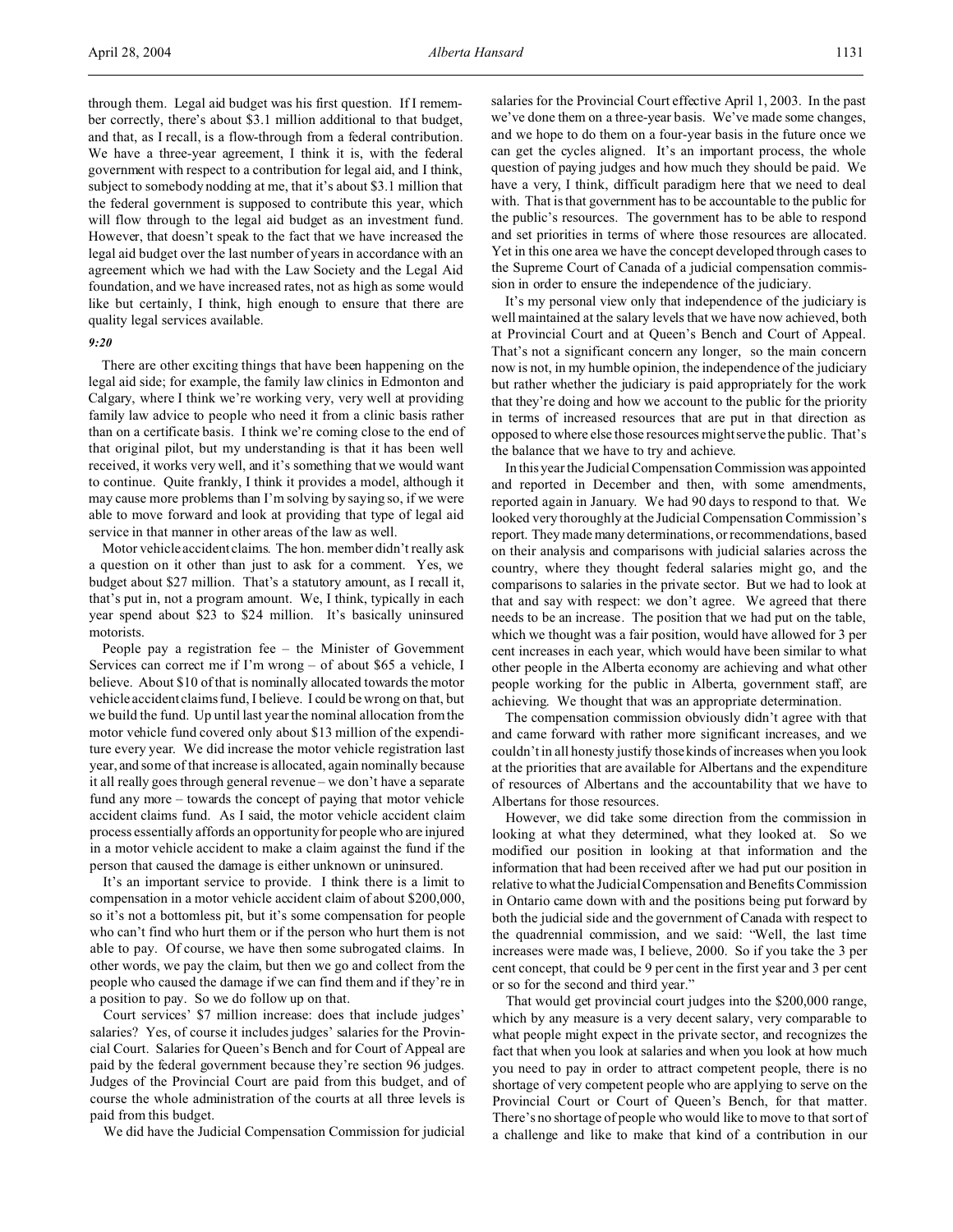society. The salaries are certainly not driving people away. There's nobody quitting because they're not being paid enough. In fact, the evidence at the hearing was such that most people didn't put forward salary as the reason they were going to the bench. They were interested in the challenge. They were interested in providing that type of service. They were interested in a change from what they were doing now.

Also, I guess the other thing which I think is well enunciated in the reasons that we provided with the order in council would suggest that sometimes in looking at the salary ranges and comparing to what lawyers make in the private sector, it may not be appropriate to look at the 75th percentile of all lawyers between 45 and 55 who earn more than \$50,000 and narrow that pool of people that you're comparing to down to that and then say that that's the level at which you should be paying judges, because it ignores the fact that those people, first of all, don't have pensions. They have to contribute to their own pension plan, and there's an analysis in the reasons that we gave to deal with that. It ignores the fact that those people are at the peak of their earning power and likely are going to decline in later years. Of course, once you're appointed to the bench, your salary doesn't decline in later years. It ignores the fact that there are billing and collection and economic implications with respect to privatesector salaries such that while Alberta is in a great position now and people are doing well, that's not always the case. It ignores the fact that some of those people that you're comparing to are actually in mergers and acquisitions in Calgary and are being paid at a very, very high level and are not the regular lawyer.

So there are all sorts of things that we looked at and said: while this process was set up in order to ensure an independent process for determining judicial salaries, this process has achieved that. Salaries are not a problem across this country with respect to judicial compensation. You do have to look and say: how much is enough? You do have to as a government, I think, from time to time stand up and say: "There has to be accountability for the public's resources back to the public. The buck actually stops here. It doesn't stop at the Judicial Compensation Commission."

For those and the other reasons enunciated, the judicial salaries were dealt with in the way that they were. We'll have to accommodate the increase in salary within our budget, and if that doesn't prove doable, we'll have to ask for some money to cover it. Particularly because we're in this year, we'll have to pay for last year as well as this year, so we'll have to deal with that double-up. That's about a \$6 million touch that we'll need to deal with. Of course, we won't want to back away from any of the important and progressive changes that we're making in access to justice in order to accommodate that.

#### *9:30*

The hon. member raised a question about aboriginal Albertans and the prevalence of aboriginal Albertans in our jail system. I have to say that while the custody in jails and those areas fall within the Solicitor General's area, certainly we've been doing a lot of things in the Justice area. This may answer some of the questions the hon. Member for Edmonton-Centre raised earlier about cultural awareness for prosecutors. Many if not most of our prosecutors have now gone through awareness training.

We have a number of different models of aboriginal courts, not the least of which, of course, is the Tsuu T'ina court and peacemaker system, which will be under review this year because it's been up and running for a few years, but other models as well and initiatives taken by the Provincial Court, by individual judges of the Provincial Court in some areas dealing with First Nations that they either sit on or near in working with people in those communities to deal with some of these issues. This is a very important area.

I went through my first year of university in 1972. One of the first papers I wrote – I think it was the first paper I wrote – was in a sociology class. [interjection] Yes, in 1972. Your hair was probably already grey by then.

In any event, it's a very serious topic. The first paper I wrote was on the overrepresentation of aboriginal people in the justice system, and the numbers were about the same. I believe it was about 36 per cent. It hasn't changed much. We have to do more in that area.

We are co-chairs with the minister of aboriginal affairs in the cross-government initiative on the aboriginal policy framework and aboriginal policy initiatives. I'm very pleased, actually delighted that the aboriginal policy framework came forward, because we initiated that when I was in the ministry of aboriginal affairs. It was one of the things that I felt was very important. One of our crossgovernment goals was that aboriginal people should have the same socioeconomic status as all other Albertans. We've got a lot of work to do in that area, and Justice is playing its part in that area.

The Member for Edmonton-Centre was asking questions about what specifically is Justice's role and that sort of thing. Fortunately or unfortunately, it doesn't really parcel out that way. I think these are things that we have to work together at in terms of capacity building, in terms of education, in terms of helping people to have the opportunity and the ability to meet the opportunities to have better economic status. Those are all factors in the equation.

But for Justice's part, dealing with people who come into contact with the law and come into contact with trouble in the many ways that we are dealing with it, whether it's the Tsuu T'ina court or whether it's the work that His Honour Judge Bradley was doing in Alexander and other areas in the north, there are many different ways in which we've brought the aboriginal equation into the context.

We have the Justice Policy Advisory Committee, which is the old steering committee from the justice summit. First Nations and Métis people are represented on that committee and provide us with input there. At one point we had started a First Nations advisory committee and a Métis advisory committee. Those didn't take off, but there's now some interest in re-establishing those and getting more directly involved with First Nations and Métis settlements in finding better ways to deal with issues and problems in those communities.

With respect to impaired drivers and the increase in impaired driving, Mr. Chairman, I think it would be folly to say that that's as a result of the increased access to liquor. I'm not an expert in the area of what's causing it. I think it's fair to say that our economy is growing at a rapid rate. We have more and more young people coming in. We have a lot more access to dollars. We have a lot more cars on the road. There are all sorts of factors that go into this. The thing that we have to do is to continue the efforts that have been engaged in by many people. We have a cross-ministry initiative with the Solicitor General's department and the Department of Transportation, the three departments working together, to find better ways to deal with impaired driving.

One of the things that we're going to be doing – I mentioned this in December – is that we're looking very strongly at the whole question of how we deal with people who seem to have no respect whatsoever for the law, who break it on an ongoing basis, and how we could perhaps deal with them as dangerous offenders. I made no secret of the fact that I don't believe that conditional sentences should be accorded to impaired drivers who cause death or serious injury for that matter.

I think enforcement is important, being able to make sure that people on our streets know that there's no tolerance for impaired driving, that endangers the lives of people in our community, that makes our community less safe. So we're going to be dealing with that, and we're working very hard on that, as I say, with three ministries focusing in that area.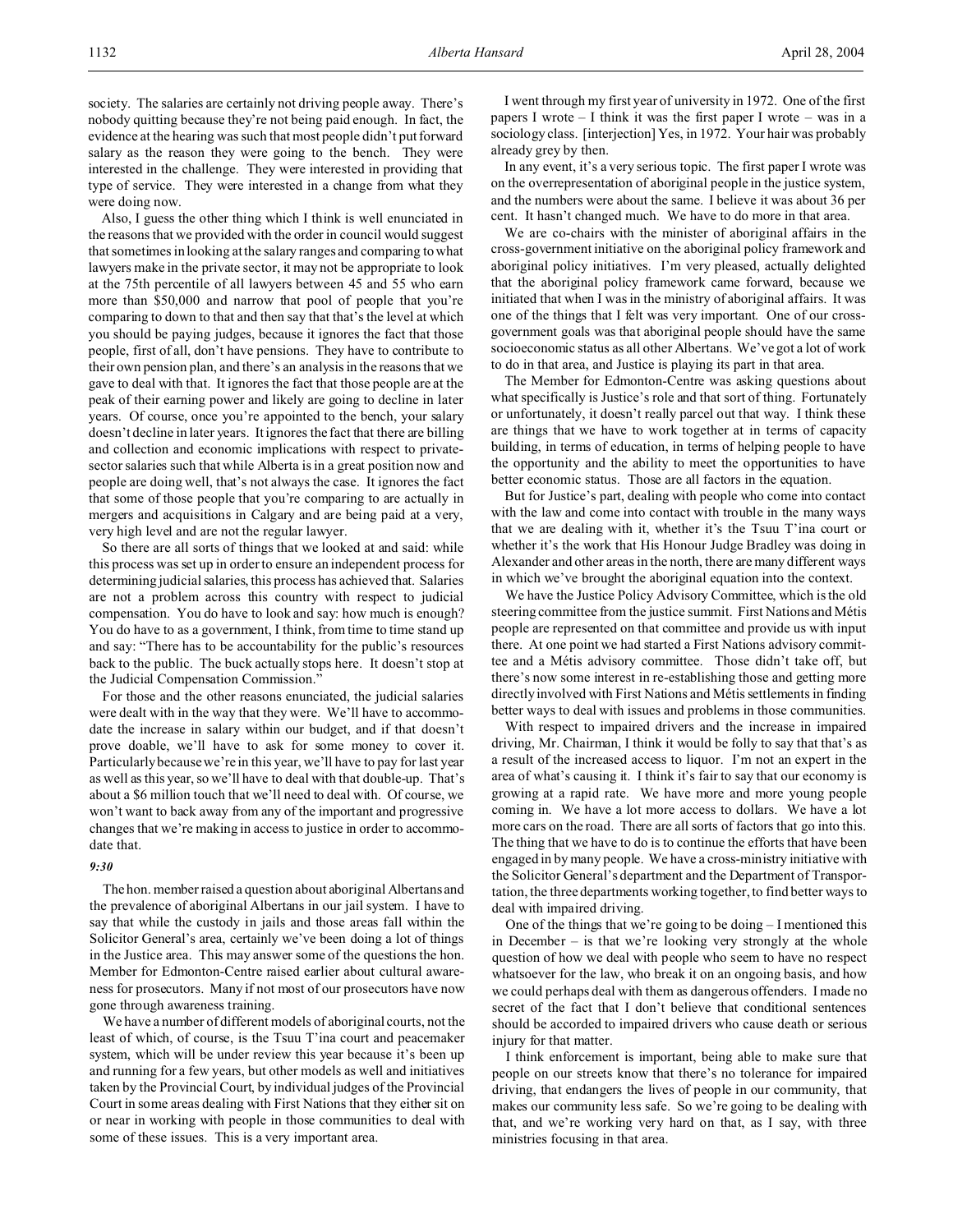Family violence is a very, very important subject, so important that the Minister of Children's Services and I chaired a round-table on family violence at the Progressive Conservative convention this weekend. Of course, there have been round-tables hosted across the province which will culminate in a round-table in Calgary, a province-wide one, on I think it's May 7, whatever the Friday is there. That's a very, very important initiative which is being headed up by the Minister of Children's Services, who's got the office on family violence in her portfolio, an area, again, of a cross-ministry initiative where there are nine or 10 ministries participating because it is so important.

We have got to bring out of the closet and into public discussion the damage that's being done by domestic violence in our homes and in our communities. If our goal at Alberta Justice is to have safe communities – and one of those things is that people have to feel safe in their homes – we have to be talking about domestic violence, and then we have to be doing something about it. So I'm glad the hon. member raised that.

We have a partnership in Calgary with the HomeFront project. We have allocated resources to that, and we've encouraged other departments to do that. I'm really pleased that Health and Wellness has put forward money through the mental health budget. Some people don't like the fact that it comes from the mental health budget. I don't care where it comes from as long as we have the resources to provide treatment services to people, to both offenders and victims in the domestic violence program in Calgary, the HomeFront project.

We've got dedicated domestic violence courts in Edmonton and Lethbridge. We're moving ahead, and we're going to be making some exciting announcements in that area in the next week or so with respect to new initiatives that we're taking with respect to the whole violence area.

Calgary courts. I don't know how much time I have left. One minute? I'll come back to that very important topic the next opportunity that I have, as I will to the questions that were raised by yourself and by Edmonton-Centre with respect to the unified family court and the single-trial court process and those all-important topics of court challenges in areas that are important to Albertans such as health care reform, same-sex marriage, universality of health care, and single desk.

**The Chair:** The hon. Member for Edmonton-Gold Bar.

**Mr. MacDonald:** Thank you very much, Mr. Chairman. It's a pleasure to get this chance to participate in the budget estimates debate for the Department of Justice this evening. Certainly, the hon. minister talked earlier regarding I believe it was put this way: the restructuring of the Alberta courts. I am wondering if this is going to be his legacy as Justice minister and how all this restructuring is going to work. I have a number of questions, and I would appreciate answers.

What studies have been completed on behalf of Alberta Justice regarding this notion not of a unified family court but of a unified criminal court? What exactly is the proposal by the hon. minister to unify the courts of this province? Is this, as I said earlier, his own legacy project? How do the Chief Justice of Alberta, the Chief Justice of the Alberta Court of Queen's Bench, and the Chief Justice of the Provincial Court feel about this proposed restructuring that you mentioned earlier? Following that, what position would the federal Justice minister have on this issue? Again, how does the Canadian Bar Association feel about the restructuring of the court system in this province? This is specifically on the unified criminal

courts or one-stream court system, whatever is being proposed over there; I'm not so sure.

# *9:40*

The minister was talking about his first study in 1972. What studies has the Canadian Bar Association prepared, if any, in regard to the streamlined court systems, and can that information be provided to us if they do have any studies or any other studies that may exist on this matter? I would love to read them, and I would.

Now, if the criminal courts were united – the hon. minister talked about section 96 judges, and I find that quite odd. Is it correct that if this were to happen, the federal government would be responsible for judicial appointments? If that is correct, why does this government whine and snivel so often about federal interference in their affairs when there's the potential that they would give up the right to appoint some members of the judiciary in this province? I think it's a good idea that various governments appoint members of the judiciary.

Now, in the private/public partnership that is the courthouse in Calgary, is this initiative an indication of this hon. minister's and this government's commitment to this single criminal court or the restructuring of Alberta courts? Is this one of the reasons why we're so gung-ho about these private/public partnerships?

Yesterday the Premier was talking about not only the private/public partnerships and the cost overruns in the courthouse in Calgary but also about the revised plans, Mr. Chairman, of this court in Calgary. Apparently, there was going to be a reduction in some of the security measures, the building integrity was going to be changed, and there was to be an elimination of an 800-seat amphitheatre. The Premier was of the impression that this was for judges when they're sworn in and for their families and for interested members of the public. The Premier stated: there's no need for this. He stated, quote: they can use Government House. This was the Premier of the province yesterday, April 27, with a statement.

That worries me, and it concerns me – and I think it should concern the hon. minister as well – in regard to judicial independence. Public confidence is the foundation of judicial independence, and all judges must remain independent and free of any extraneous influences. For the Premier to make that comment that we could use Government House – it astonished me. I have to question if the Premier understands this principle of judicial independence to make that remark. I would like the minister's thoughts on this.

Now, what steps is this minister taking to ensure that the public remains confident in all levels of our court system and to ensure that they are remaining independent? It was after 1972 that the hon. minister went to law school, but the concept of judicial independence is a very important one, and I'm not going to say anything more on that. Specifically, what steps is this minister taking to ensure that the public remains confident in all levels of our court system?

Also, the faint hope clause. This comes up, and I would like to know if the minister is working with other jurisdictions to initiate some changes to the Criminal Code. Are you having discussions with other jurisdictions? I think the faint hope clause should not be used by some convicted criminals when their time is just about up for those crimes. I'm speaking of charges of sexual exploitation or contact with children. Perhaps murder could be incorporated into this. Are we looking at changing anything? [interjection] Of course, some hon. members over there may want to commit that act of murder on this hon. member. I certainly hope not. I certainly hope that's not what I heard.

Now, Mr. Chairman, that takes care of that series of questions, but another question is: who paid for the high-tech, secure courtroom that was built for the gang trial here in Edmonton last year? What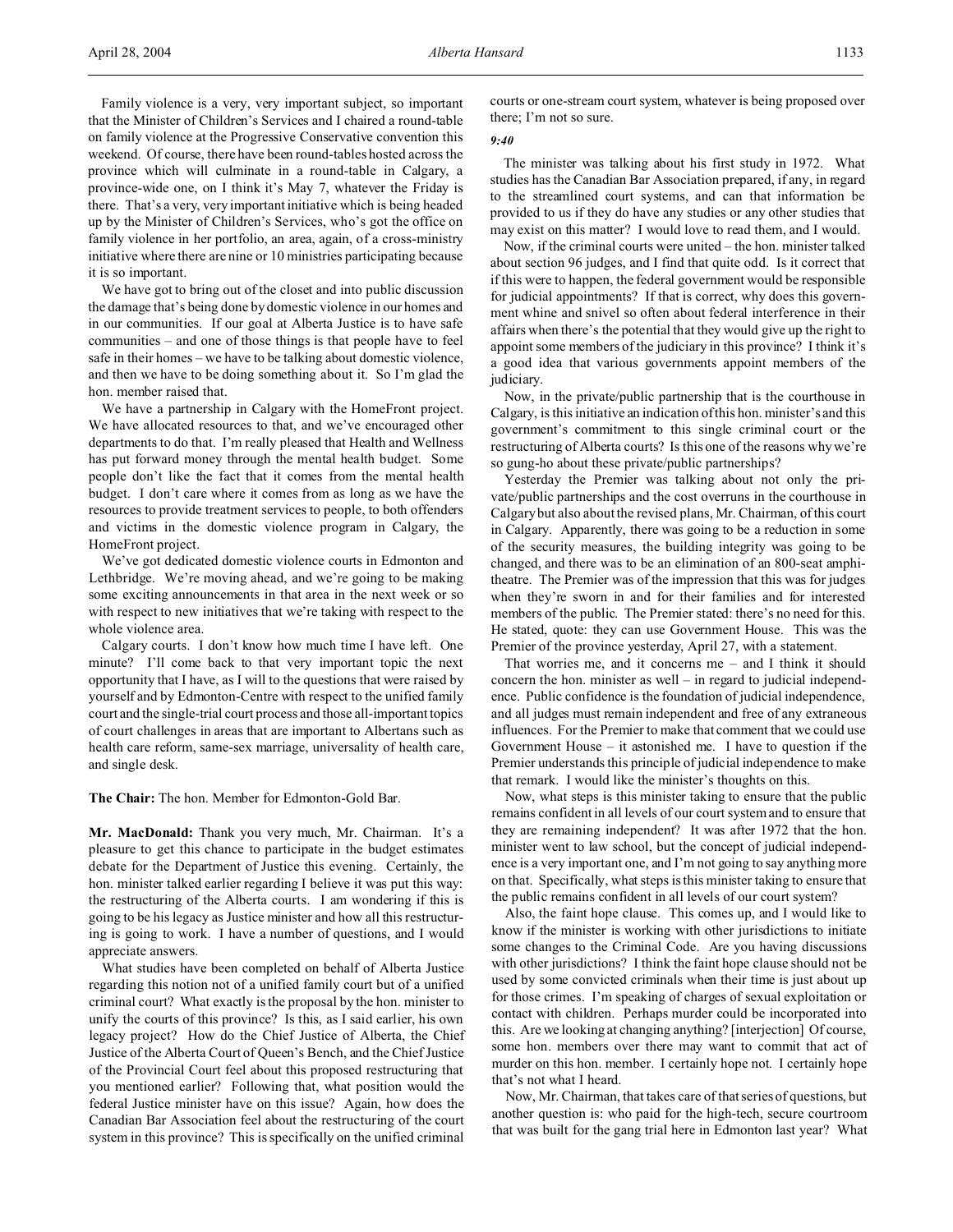In his remarks earlier I was pleased to hear that the minister is very concerned about porn and its distribution. The porn industry – many people in this Assembly may not realize this – is larger in the state of California than some of the high-tech enterprises. It's an industry that's worth billions of dollars in North America. People in my community and across the province wanted leadership from this provincial government when there was a discussion about limiting where porn stores could set up.

It was my view that this government tried to pass the buck: it's a municipal issue, or it's this guy's issue, or it's that guy's issue. I was disappointed in that. I heard you tonight talk about porn and its distribution. Well, I want more action from this government on this matter and so do the constituents of Edmonton-Gold Bar and so do the people across the province. We just can't say that, oh, it belongs in a seedy area or try to dismiss it in that way. In the next year I would appreciate more leadership from this minister in regard to that.

Mr. Chairman, I appreciate getting those questions on the record, and I await the minister's response. Thank you.

**The Chair:** The hon. Member for Calgary-Fort wanted to ask a question.

**Mr. Cao:** Yes. Mr. Chairman, now we are in the process of business planning and the budget for the Justice department. The Justice department has done a great job for this province, and the staff of the department has administered the justice and the administration services very well.

The only thing that I have from my constituents is something to do with the pay for the Alberta courts interpreter and translator service. I believe that to administer justice is one thing but also to educate people about the laws of our land. Given that languages are needed to help the message be understood by those involved with the law, the service of interpreters and translators in Alberta courts becomes very important. It's not just a provision of fair, equal access to a trial, but more importantly it's a deterrent, a prevention factor through understanding.

As far as I know, the rate of pay is very low in comparison with the fee rates of other provinces and jurisdictions, such as the RCMP and WCB, who use translators and interpreters. So my constituents asked me to relay a message to the minister and the department to work on this issue, and I hope that in the detailed implementation of the business plan and the detailed budget items your department can look into such an increase in the rate of pay which is fair and equitable.

Thank you.

*9:50*

**The Chair:** The hon. Member for Edmonton-Centre.

**Ms Blakeman:** Thank you, and thanks to the minister for allowing me to get a couple of other issues on the record and then turning the rest of the time over to him. I want to talk about two issues just in closing here. One is the funding of sexual assault centres in the province. I'm glad to see that I've got the Minister of Children's Services, the Minister of Justice, the Solicitor General, and the Minister of Health and Wellness all in one place at one time. This is another one of these sort of cross-ministry initiatives that requires everybody's co-operation, yet when I actually try and nail this one down, it's like trying to nail pudding. Nobody actually takes the piece of it that I need them to take.

What I've been looking into recently is that nobody takes responsibility for the operational funding for sexual assault centres in the province, which is a surprise. We all assume that that's done, you know, that the rent and the phone and the staff salary is all paid for, but that's not what's happening. What is happening is that there are a few little bits that are funded, but they're very restrictive pieces.

Yes, the upcoming May 7 round-table on violence is important, and I'm glad I get the opportunity to talk about this in advance of that meeting, but even in watching the run-up to that, sexual assault, the issue of sexual assault, the funding of sexual assault, treatment, and prevention, if that were possible, in Alberta is not a major component. If you read through the books and the workbooks that go along with it, there's a big emphasis on bullying, but occasionally you get "and sexual assault" thrown in after the fact. It's not being regarded as an integral component here.

The Solicitor General is paying for counselling around court appearances, and that's the piece that she's taking, but that doesn't cover a whole series of people that need counselling. For example, adult survivors of child sexual abuse are not in the court system. They're not about to be in the court system, and they can't get counselling paid for through that funding that's being provided by the Solicitor General.

The minister is referring to the report of the victims of crime consultation in his document on page 326, working with the Solicitor General on reviewing it, but I'm also looking for one of the four of you to take the lead on this issue.

### **Mrs. McClellan:** I'll do it.

**Ms Blakeman:** The Minister of Agriculture, Food and Rural Development is offering to do it, and if she would, I would be very happy because then I know it would get done.

There needs to be a look at this and a clear commitment to funding, and whether each department wants to throw the money into a pot and have the minister of agriculture administer it or whether each of you is going to make sure you take enough of a piece that all things are paid for, fine. But there is such a hodgepodge quilting together of funding, and there's a huge hole in the middle of the quilt which is not paid for at all. So that's an issue I wanted on the record, and I'll look to further consultation from those four ministers to come, five including the lead that's being taken by the minister of agriculture.

Finally, I wanted to spend more time than I have talking about the role of mediation and restorative justice in the province. The minister in some cases is way ahead of everybody else, and I encourage him in that. We're using mediation in small claims, which is now called civil mediation. We're looking at it in a restorative justice concept, landlord and tenant disputes, and family mediation at this point.

I have a concern about the funding for the restorative justice centre in Edmonton. Their funding seems to have dried up. There was a commitment in '86 from the then Minister of Justice to take over the funding of that centre. It never quite got allocated and it's never happened. They've been living on seed funding repeatedly from a number of philanthropic foundations and organizations like the Rotary and the Muttart Foundation, and they're just not able and there was no intention and their funding programs are not set up to sustain over the long term that kind of funding. They had to shut down their victim offender mediation program this year. They ran that program from '94 to this year, 2004, and now they've shut it down. So they really are struggling for funding. We know it works, so where is the responsibility to take over and make sure that this can continue to be offered?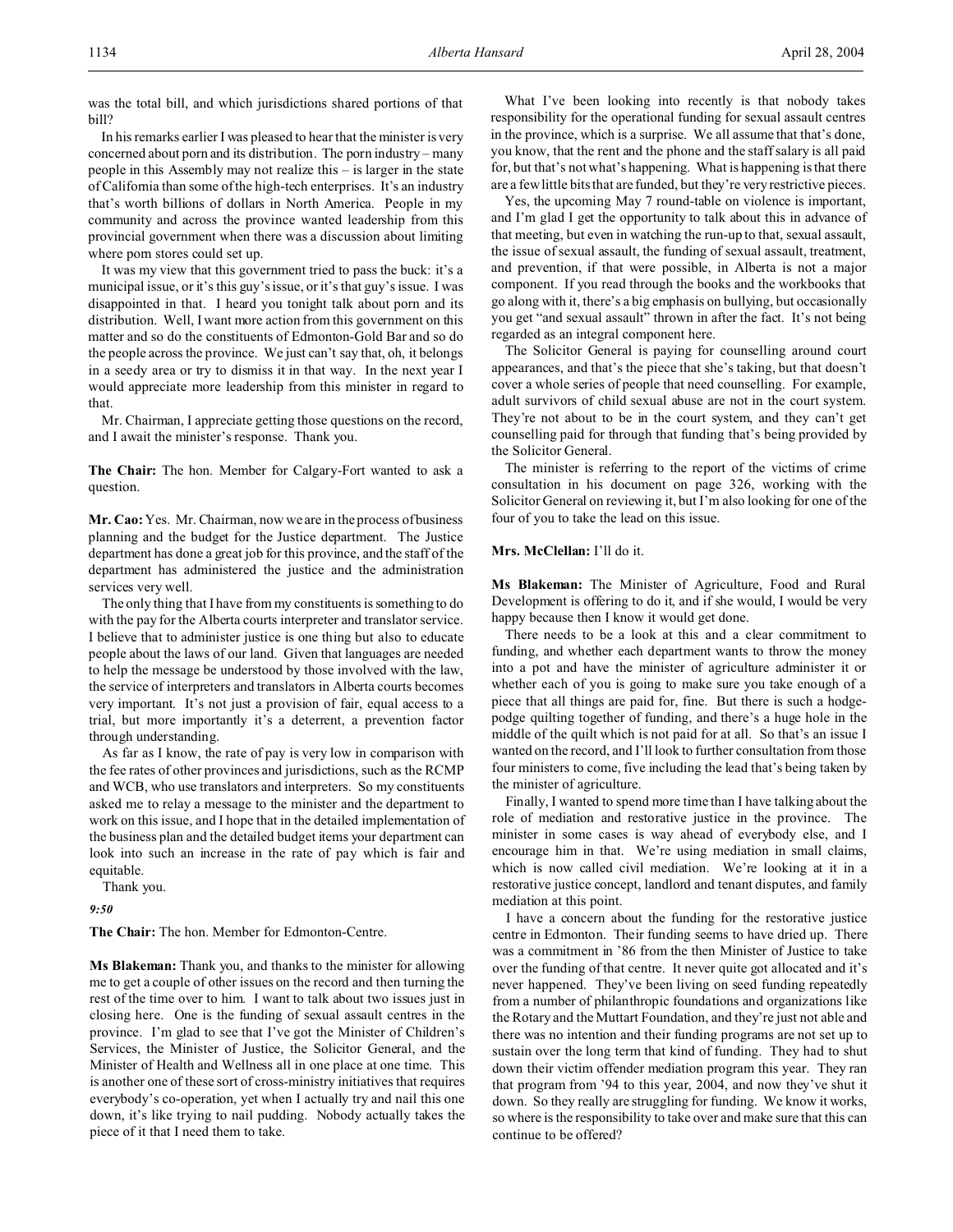April 28, 2004 *Alberta Hansard* 1135

The second piece that I want to talk about there is around the funding, the payment allocation for mediators that are involved in this system. As this minister takes the lead on this and we end up with more mediators involved in the justice system – in other words, empowering people to work their own way out of their legal disputes, and that's a good thing. But what's happening is that the amount of money that the minister started out with is really poor. I think it said \$50 allocated for two hours.

There are two problems there. One, the \$50 is way too low for developing and maintaining a profession of mediators, not people that, you know, kind of do this as a sideline but people that are committed to this and are committed to professional upgrading and a profession and all that that entails.

The second part of that is the expectation that somehow this will be resolved in two hours. That is violating one of the basic principles of mediation, which is to stay at it. To look at some sort of closure rate as a success rate, a settlement rate as a measurement, is not a good way to measure because sometimes just getting the parties to understand or come to a point where they agree what the problem is is a huge step forward and will save the legal system a great deal of money.

When we look at what's being offered by mediation, restorative justice services, it can save the justice system so much, especially as we move forward. More people are coming to the courts to resolve. If we can move them off to the side, great. We can save a lot of money, but you need to invest some money here, and the rate that you're offering people is way too low. I'm sorry; I just had to get those two points in.

Thank you to the minister.

**The Chair:** The hon. Minister of Justice in the three or four minutes left.

**Mr. Hancock:** Yes, Mr. Chairman. Sadly, only three to four minutes and so many good things to talk about, so much to pick and choose from in terms of the things that are exciting as we go forward into another year with Justice in Alberta and working with all of the stakeholders in our community and all of our community partners and forming partnerships and working with others so that we can promote, as the hon. member was just saying, ways of resolving disputes in our province in a way which is not adjudicated, which determines things at a point of time but is collaborative and empowers people with the tools that they need to solve their own problems and have lasting dispute resolution processes.

The collaborative law processes that are taking place across this province as we speak with family law lawyers making an agreement with their clients up front that they won't go to court, that they'll find an interest-based mediated solution: what a wonderful process. The dispute resolution officers in Calgary and the DROs in Edmonton. Family law lawyers who are donating their time to sit down with families in crisis really to help them come together, come to a resolution, and then if they can't come to a resolution, write up a consent order and take it into the court and get the endorsement of the court so that the solution will continue to hold long term, and helping children across this province in a very substantive way, donating their time. I think we ought to say a thank you to the family law lawyers for donating their time, both in Edmonton and Calgary, to those projects.

So many other ways that members of the community are getting involved in mediation processes or restorative justice processes that are so important, and I think we have to say thank you to the members of the community that are working together with Alberta Justice and other partners in the system to make the communities a safer place.

I would like to launch into a discussion of the Calgary court strategy, but all I'll have time to say is this. We've had 24 years of discussing the needs of the court system in Calgary. I don't think anybody should get excited about the fact that in this last month, when we're trying to get it to a close and get a shovel in the ground, there are some last-minute issues that have come up and that need to be dealt with. Twenty-four years is a long time. We've done yeoman work even in the last five years that I've had the portfolio. We've come to a solution. It's a good solution. We'll build a courthouse that people will be proud of, that the courts will be able to operate in. It will be functional. It will be effective. It will have enough space. The concerns of the court that we're not going to have enough space are not a problem.

*10:00*

The fact of the matter is that we will build a court facility in Calgary. We will do it right. It will be a good facility, it will be accessible to the public, which is the most important part of it, and it will house the Justice staff who administer the courts in an appropriate way. And, really, if there's one thing I could say about the Calgary court strategy that's more important than any of the others, it's that the people who work in the Department of Justice – the court clerks and the people who provide services across the counter, the people who service the public – will finally have a decent place to work when we get this building built.

Those are the things we should be focusing on. We don't need to be focusing on the question of whether we need to take the Court of Appeal out or leave the Court of Appeal in. That's not quite all that relevant. The Court of Appeal has a great place to sit now and will have a great place to sit for the next eight years. It's a great deal that they've got there. Quite frankly, we're the only province in the whole country where the Court of Appeal has two places to sit. So that's not the issue.

The issue is to get our trial courts together into an appropriate building so that people know where to find them, they have access to the court service staff who help them deal with their problems – the Family Law Information Centre, the associated Justice resources – it's made available to the public, they know where it is, it's an appropriate facility.

We'll do it the right way. We'll be very careful with the public's money when we build it. We'll be very, very concerned about getting the best bang for our buck. We'll look at it, whether it's a P3 or whether it's government built. Quite frankly, we've looked. We'll do it the best way we can. We'll make sure it's effective, and all those other things that people are talking about are not relevant. The most relevant thing is that court staff will be well housed, the public will be well served, they'll know where to find it, and it'll be done in an appropriate manner.

Mr. Chairman, I think that to focus on some of the questions  $-1$ mean, the hon. Member for Edmonton-Strathcona asked about security. Security is a very important issue, and we will not compromise the security of the court facility. We'll deal with security in an appropriate manner not just in the Calgary court strategy but across the province in the other courthouses. So it's an extremely important subject.

I could go on at length. I know that you don't want me to because the time is up, but I sure wish I had more time to tell the hon. members across who've asked about the Calgary court strategy what an important strategy it is and how well we're going to serve the people of Alberta.

Thank you, Mr. Chairman.

**The Chair:** I regret that we have to interrupt the hon. Minister of Justice and Attorney General. Pursuant to Standing Order 58(4), which provides for not less than two hours of consideration for a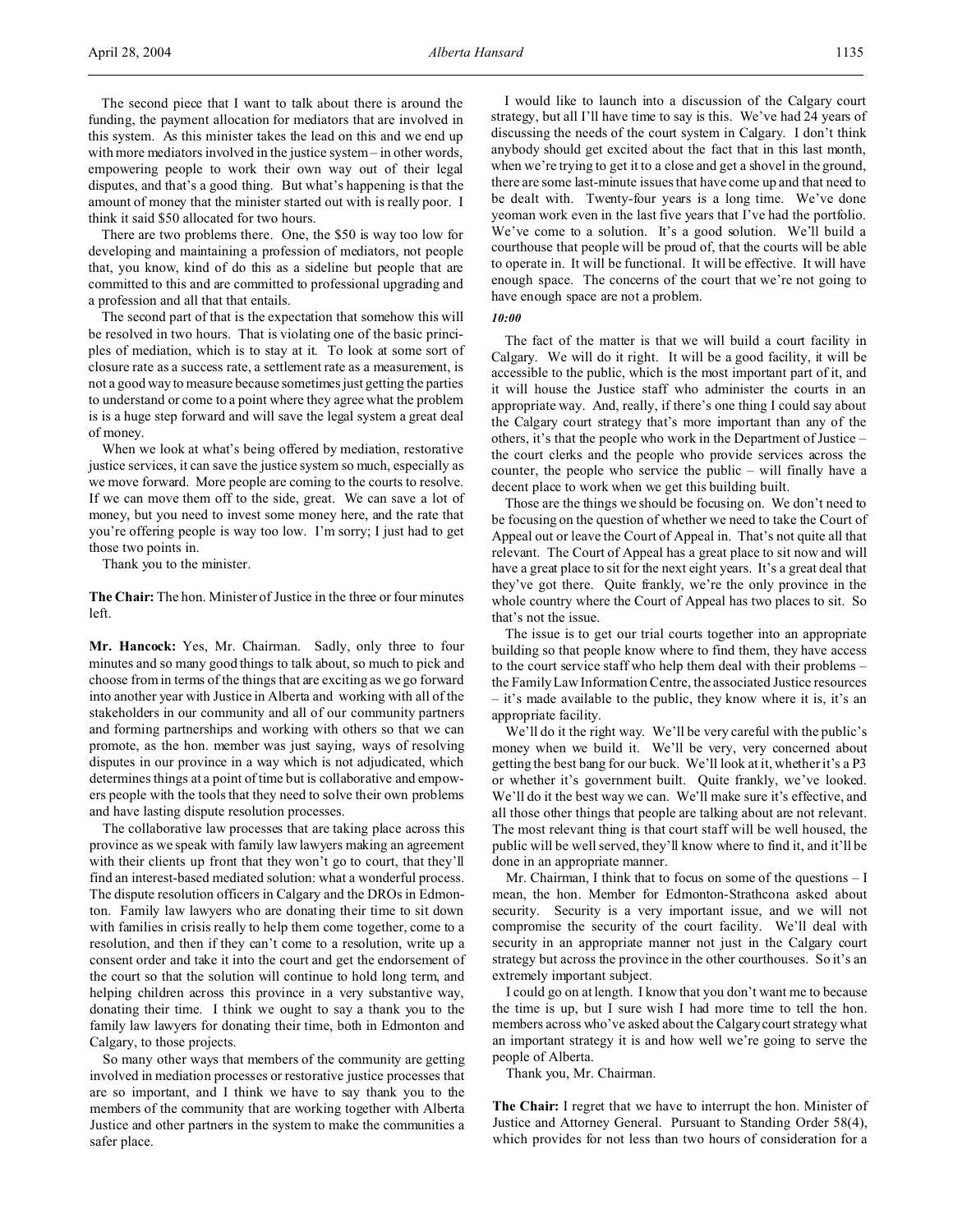department's proposed estimates, I must now put the question after consideration of the business plan and the proposed estimates for the Department of Justice and Attorney General for the fiscal year ending March 31, 2005.

| Agreed to:                    |               |
|-------------------------------|---------------|
| Operating Expense and         |               |
| Equipment/Inventory Purchases | \$256,645,000 |

**The Chair:** Shall the estimates be reported? Are you agreed?

## **Hon. Members:** Agreed.

**The Chair:** Opposed? Carried. The hon. Government House Leader.

**Mr. Hancock:** Thank you, Mr. Chairman. I'm glad you recognized me. I have a few more things to say about the Calgary court strategy, but I gather you want me to move that the committee rise and report the estimates of the Department of Justice and Attorney General and beg leave to sit again.

### [Motion carried]

[The Deputy Speaker in the chair]

**Ms Graham:** Mr. Speaker, the Committee of Supply has had under consideration certain resolutions, reports as follows, and requests leave to sit again.

Resolved that a sum not exceeding the following be granted to Her Majesty for the fiscal year ending March 31, 2005, for the following department.

Justice and Attorney General: operating expense and equipment/inventory purchases, \$256,645,000.

**The Deputy Speaker:** Does the Assembly concur in this report?

**Hon. Members:** Agreed.

**The Deputy Speaker:** Opposed? Carried.

# head: **Government Bills and Orders Third Reading**

### **Bill 30**

## **Metis Settlements Amendment Act, 2004**

**The Deputy Speaker:** The hon. Member for Bonnyville-Cold Lake.

**Mr. Ducharme:** Thank you, Mr. Speaker. Before I go into third reading of Bill 30, I'd like at this moment, if I could, to introduce a good friend that is here this evening to witness third reading. He is Mr. Floyd Thompson, chairperson of the Kikino Métis settlement. He's seated in the public gallery, and I'd like all of my colleagues to join me in giving him a great warm welcome.

Mr. Speaker, it is with great pleasure that I rise this evening to move third reading of Bill 30, the Metis Settlements Amendment Act, 2004.

I have the privilege of representing two of the eight Métis settlements in Alberta. The Elizabeth and Fishing Lake settlements reside within the Bonnyville-Cold Lake constituency. Over the past seven years as an MLA I've had the opportunity of getting to know the Métis leadership and its membership, and I wish to thank them for their patience, hospitality, learning, and friendship.

Mr. Speaker, I also wish to recognize the present Minister of

Aboriginal Affairs and Northern Development and the two previous ministers of intergovernmental affairs responsible for aboriginal affairs, today's Minister of Agriculture, Food and Rural Development, and today's Minister of Justice and Attorney General for having allowed me to work on their behalf on numerous committees relating to Métis governance. This has been a great experience that I will forever cherish. I hope that together with the Métis we have been able to make a positive difference as they move forward in their governance and prosperity on their respective settlements.

Many of the amendments in Bill 30 pertain to the structure and role of the Métis Settlements Appeal Tribunal. In 1999 I had the pleasure of co-chairing with Mr. Fred Martin a committee which reviewed the MSAT structure and duties. Over the past year I have been involved in the consultation process on the remainder of the amendments. Mr. Speaker, I must be honest. At times it was a very challenging task. However, at the end of the day my heart tells me that the amendments will be for the betterment of individual Métis residing on settlements.

I wish to thank department staff Mr. Thomas Droege and Mr. Cameron Henry for their assistance, knowledge, and wisdom as we moved forward with this legislation.

Mr. Speaker, I urge all members of the Assembly to support third reading of the Metis Settlements Amendment Act, 2004.

### **The Deputy Speaker:** The hon. Member for Edmonton-Strathcona.

**Dr. Pannu:** Thank you, Mr. Speaker. I'll be brief in my comments on Bill 30 in third reading. Thank you for this opportunity to participate in the debate at this stage of the Metis Settlements Amendment Act, 2004.

The Métis people have fought for generations, going back to the time of Louis Riel, for recognition of their collective rights to a land base and to govern themselves within that land base. The November 1990 legislation that led to the establishment of eight Métis settlements with powers similar to those of municipal governments was a significant achievement of the government led by former Premier Don Getty. While the government's motives in meeting the Métis settlements accord were not entirely altruistic given that the Métis in exchange put on hold some legal challenges for a share of resource revenues in northern Alberta, the establishment of the Métis settlements was in fact a significant step forward for the Métis people of this province.

### *10:10*

I have also carefully reviewed the remarks of the hon. Member for Bonnyville-Cold Lake at second reading and at the committee stage. It's apparent to me that some changes to the governance structure of the Métis settlements are warranted. For example, I understand that the requirement for unanimity of all eight settlements prior to any policy changes at the Métis Settlements Council would be an impediment to effective and timely decision-making.

The Member for Bonnyville-Cold Lake indicated in his remarks in committee that consultations with the Métis settlements and the Métis Settlements General Council on Bill 30 have been taking place for a number of years. If this is so, Mr. Speaker, I can only express disappointment that a greater degree of consensus was not achieved with the Métis community prior to these legislative changes being brought forward.

Not long after Bill 30 was introduced, our office began receiving a steady stream of phone calls from representatives from both the Métis Settlements General Council and individual Métis settlements expressing concerns about some of the amendments being made. More importantly, however, the concerns are about the adequacy or lack thereof of the consultation process that was undertaken to bring these amendments about.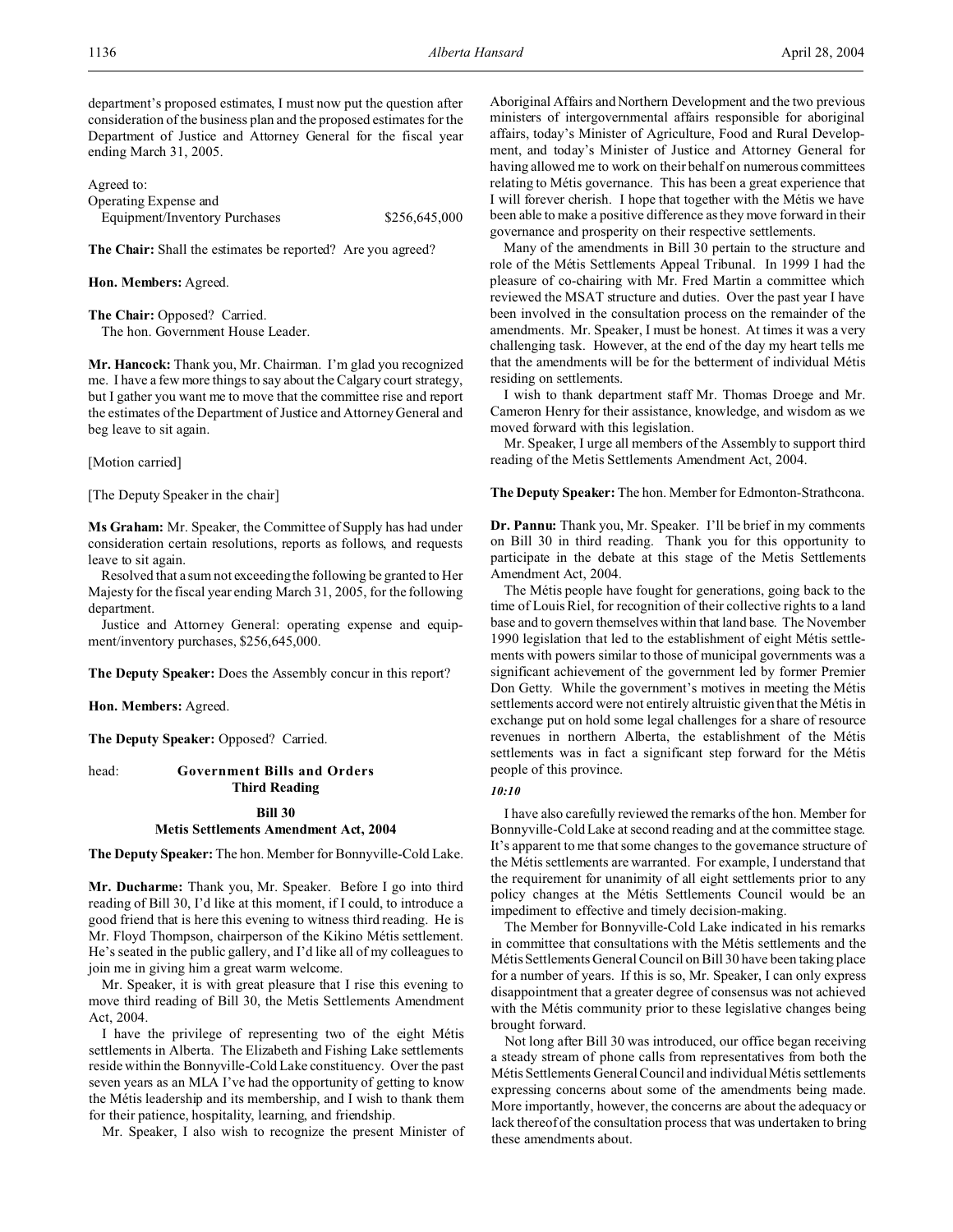As a legislator, Mr. Speaker, I would have preferred a greater degree of consensus among those from the Métis community prior to making changes to the legislation that formed the basis for the self-governance. I would have similar concerns if amendments were being made to the governance powers of municipalities, for example, despite the opposition of the Alberta Urban Municipalities Association.

I'm aware that the amendments to Bill 30 approved yesterday evening go some way to addressing some of the identified concerns. Nevertheless, this has not entirely alleviated my concern that by giving third and final reading of Bill 30 in the absence of a greater degree of consensus within the Métis community, we may be opening ourselves to problems down the road.

In conclusion, I can only urge the government to continue working hard to achieve this consensus prior to the changes in Bill 30 being proclaimed. Thank you, Mr. Speaker.

**The Deputy Speaker:** The hon. Member for Edmonton-Centre.

**Ms Blakeman:** Thank you, and thanks for the opportunity to speak in third reading on Bill 30, the Metis Settlements Amendment Act, 2004. This is one of these bills that is a real struggle because it's not perfect. It's not addressing the concerns that have been brought forward by differing sides. Certainly, some people have written to the Liberal opposition indicating that they felt that there wasn't enough consultation or that they weren't included in the consultation, and that's a great concern for us. In this party that kind of dialogue is very important, and if we could possibly afford the time to work to a consensus-based agreement, that would be the ultimate.

The struggle for us is that we need to move forward. We need to see some move off of this sort of stasis. So it's one of those questions of half a glass is better than none or half a loaf is better than none, or is it? It's always that struggle. How long before we can get back to this and get what we want or, more to the point, get what the organizations want out of this. But when we look back and we're building on legislation from '89 and '99 and we're now five years later, are we going to make everybody wait another five years? I don't think so.

At this point we are willing to support this bill going forward. We recognize that it is not perfect. It is not what everyone wanted, but we believe that it's best at this point to pass the bill and to get that forward movement happening. We do charge the government to continue to work on this issue, and that's what's really needed here: to go at it with an open heart and an open mind and ears working in proportion to the mouth. At this point that's our position on it, and we're willing to support the bill in third reading.

Thank you.

**The Deputy Speaker:** The hon. Member for Bonnyville-Cold Lake to close debate at third reading.

**Mr. Ducharme:** Question.

[Motion carried; Bill 30 read a third time]

# head: **Government Bills and Orders Second Reading**

# **Bill 28**

# **Feeder Associations Guarantee Amendment Act, 2004**

**The Deputy Speaker:** The hon. Member for Dunvegan.

**Mr. Goudreau:** Thank you, Mr. Speaker. It gives me a great deal

of pleasure to rise and move second reading of Bill 28, the Feeder Associations Guarantee Amendment Act, 2004.

This bill expands the mandate of the act by allowing feeder pigs to be included under the act, allowing Alberta's hog producers to take advantage of Alberta's successful feeder association structure.

Mr. Speaker, I'm sure that many of the hon. members are unaware of Alberta's thriving feeder associations. In fact, Alberta's cattle and sheep producers have been availing themselves of this successful program for the past 66 years. Alberta currently has 61 associations with more than 7,500 active members.

Feeder associations work by allowing members of the association to purchase cattle and sheep for growing and finishing. Financial institutions lend money to feeder associations, which then in turn contract the livestock out to local producers, who feed and sell them. All of the loans to feeder associations are partially guaranteed by the province, often giving members a more competitive interest rate on contracts. The program also allows producers the ability to purchase animals at a much lower capital investment and utilize Alberta's abundant forage crops.

Alberta's successful feeder association program works directly with smaller producers who may not have the equity to acquire loans from banks to purchase animals. Mr. Speaker, this program directly benefits Alberta's family farms and small producers.

But why hogs, and why now? Simply put, Mr. Speaker, the hog industry has changed in the past few years. Previously all of the raising of the animals was done on one farm. Now Alberta's hog industry operates much like the cattle industry. Weanlings, or young hogs, are sold to a finishing operation, which raises them until they reach a slaughter weight.

It's appropriate that hog producers are allowed to access the same successful feeder association structure. It will make it easier for them to add value to farm feed grains and increase the competitiveness of Alberta's hog industry. I know that discussions are ongoing with Alberta producers and our present feeder associations to determine how hog producers will fit within the current program and what regulations need to be amended to reflect changes to our dynamic agricultural industry.

Mr. Speaker, allowing hog producers to take advantage of Alberta's successful feeder association structure will help our agricultural producers prosper. The hog industry is the secondlargest feeding sector after cattle. Adding feeder hogs to the feeder association program is a positive move and will help to promote their growth and also help to add stability to their sector.

I urge every member to give this amendment their full support. Thank you.

## **The Deputy Speaker:** The hon. Member for Edmonton-Gold Bar.

**Mr. MacDonald:** Thank you very much, Mr. Speaker. I appreciated those comments from the hon. Member for Dunvegan. Certainly, I have a few questions in regard to Bill 28. I was looking through this year's government and lottery fund estimates to determine the exact cost of the operation of these feeder associations, and that would be my first question: what exactly is this costing us today? I thought I saw the sum of \$52 million in the budget estimates, but surely it cannot be that much.

### *10:20*

However, when we're looking at this bill and we're contemplating adding hog producers to the feeder associations, I would like to know: how will this affect hog producers with regard to the CAIS program, or the Canadian agricultural income stabilization program?

I want further details on why we need this. What is the rationale for doing this? Certainly, fewer people are buying feeder pigs and feeder cattle. Most operations are farrow to finish. So we need more